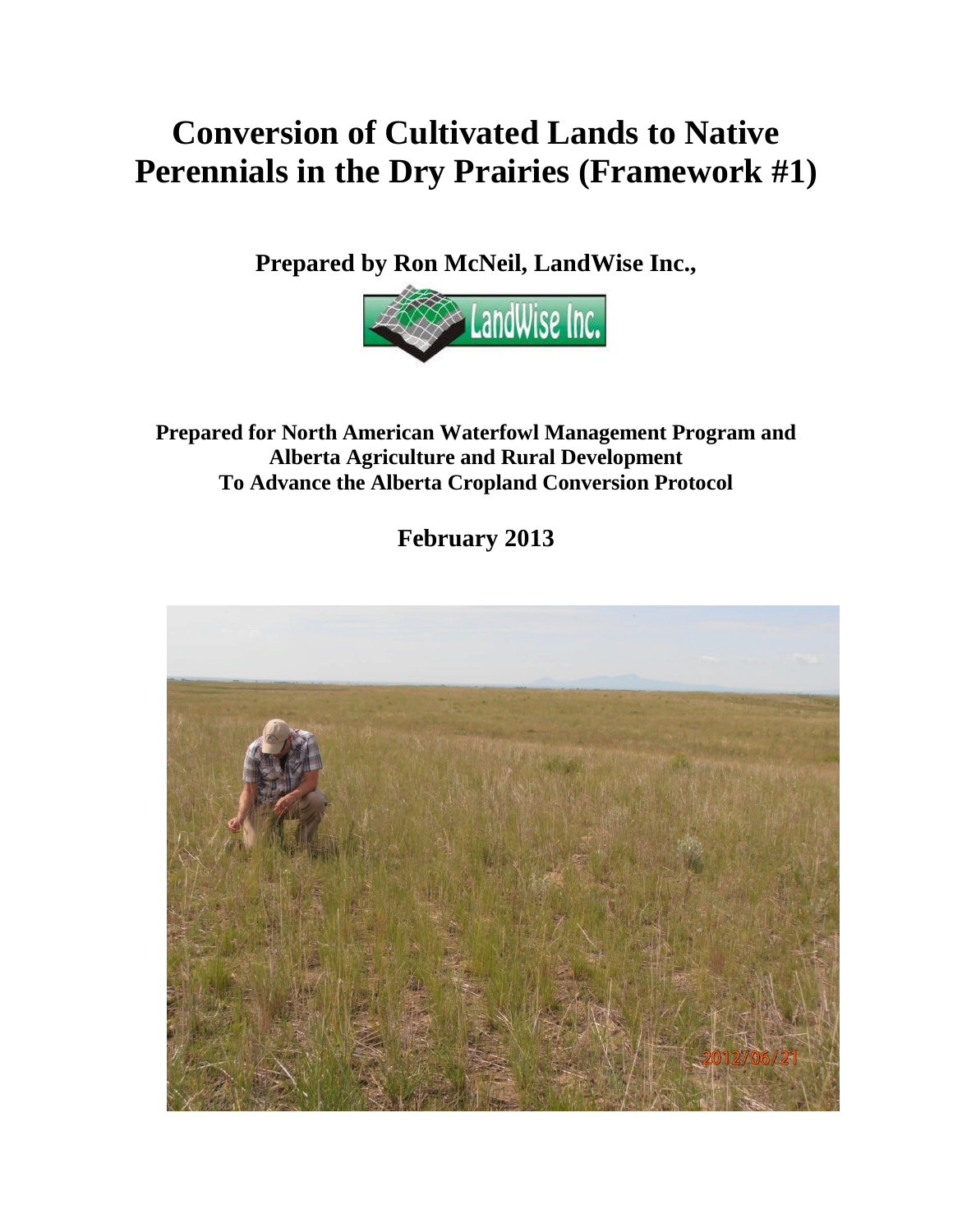## <span id="page-1-0"></span>**Executive Summary**

This framework document is number one of four that provide information on sustainable practices for the conversion of cropland to native or tame forage in Alberta. This document focuses on conversion of cultivated annual cropland to native perennial cover in the Dry Prairie region, which correlates with the Brown and Dark Brown soil zones. The information is intended for all personnel involved with the Alberta Cropland Conversion Protocol (ACCP), including land managers, seed providers, policy-makers, aggregators, auditors, and professionals including agrologists or biologists. This document is designed to be all-inclusive by providing a general overview. Future documents will be designed for more specific audiences.

Information on sustainable management practices for conversion of cropland to native perennial cover in the Dry Prairie region is provided, including development of a restoration plan, preparation of the seed bed, native seed mixes, timing, seeding techniques, and pre- and postseeding weed control and management.

Short-term and long-term verification of the success of management practices will be established by third-party professionals. Short-term verification will focus on stand establishment for a period of two to three years following seeding, and includes a grazing management plan and proof that seeding was conducted. Indicators of short-term establishment include measures of bare ground and soil erosion, plant numbers and diversity, and weed types and density. Longterm verification (to at least 15 years) focuses on range health indicators that compare range sites and plant communities to surrounding areas of native pasture. Detailed long-term grazing management plans can be adjusted based on periodic range health assessments.

Barriers and opportunities for the success of the Alberta Crop Conversion Protocol are discussed, including promotion, remuneration, seed availability, target areas, lessons learned from previous native range conservation programs, and consistency with existing programs.

**Cover Photo:** Native grassland planting of spring 2011 west of Orion AB, by Alberta Conservation Association and MULTISAR. Photo in June 2012 by the author.

**Suggested Citation:** McNeil**,** R. 2013. Conversion of cultivated lands to native perennials in the Dry Prairies (Framework #1). Prepared by LandWise Inc. for North American Waterfowl Management Program and Alberta Agriculture and Rural Development, to advance the Alberta Cropland Conversion Protocol. Lethbridge, Alberta. 28 pp.

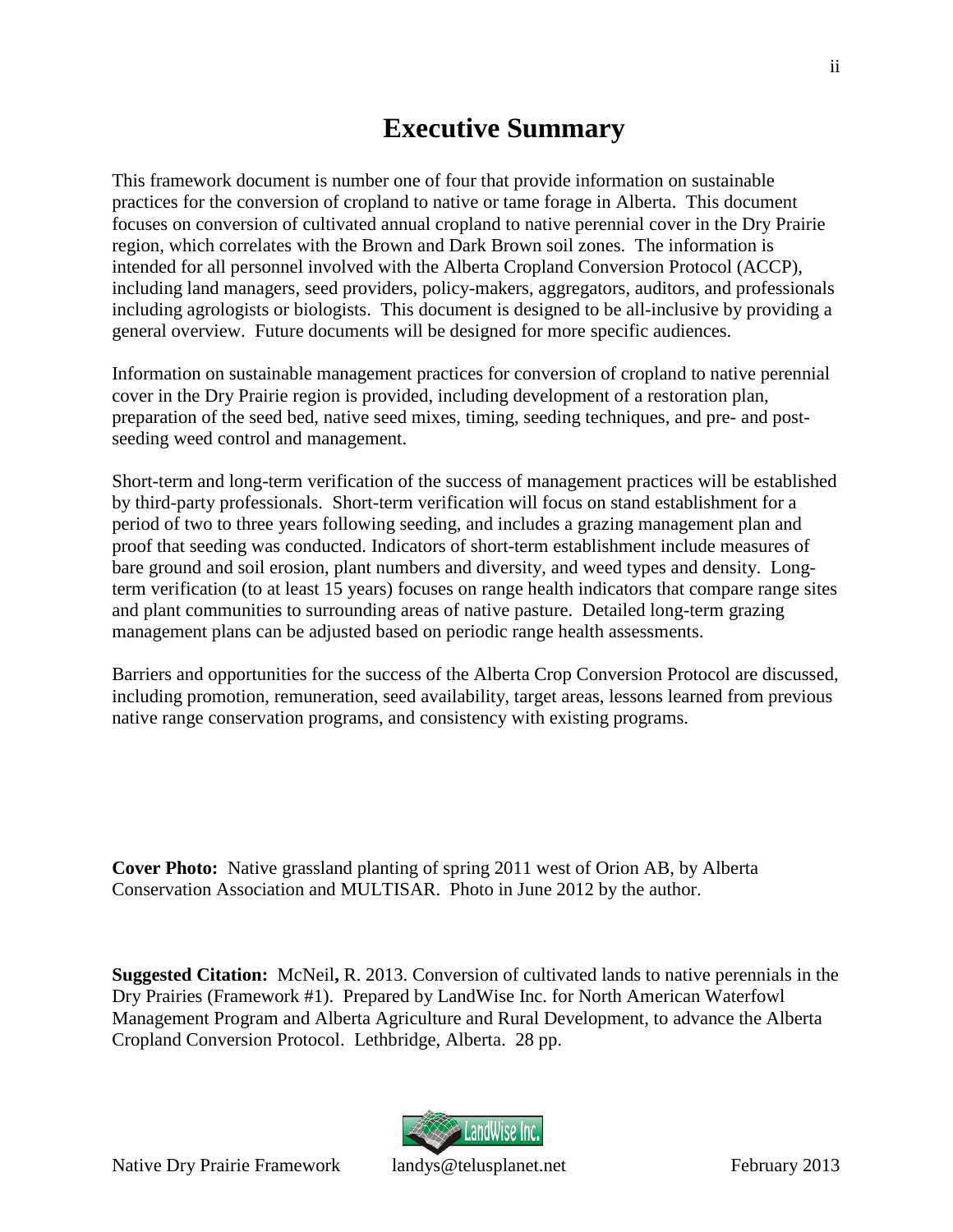## <span id="page-2-0"></span>**Table of Contents**



landys@telusplanet.net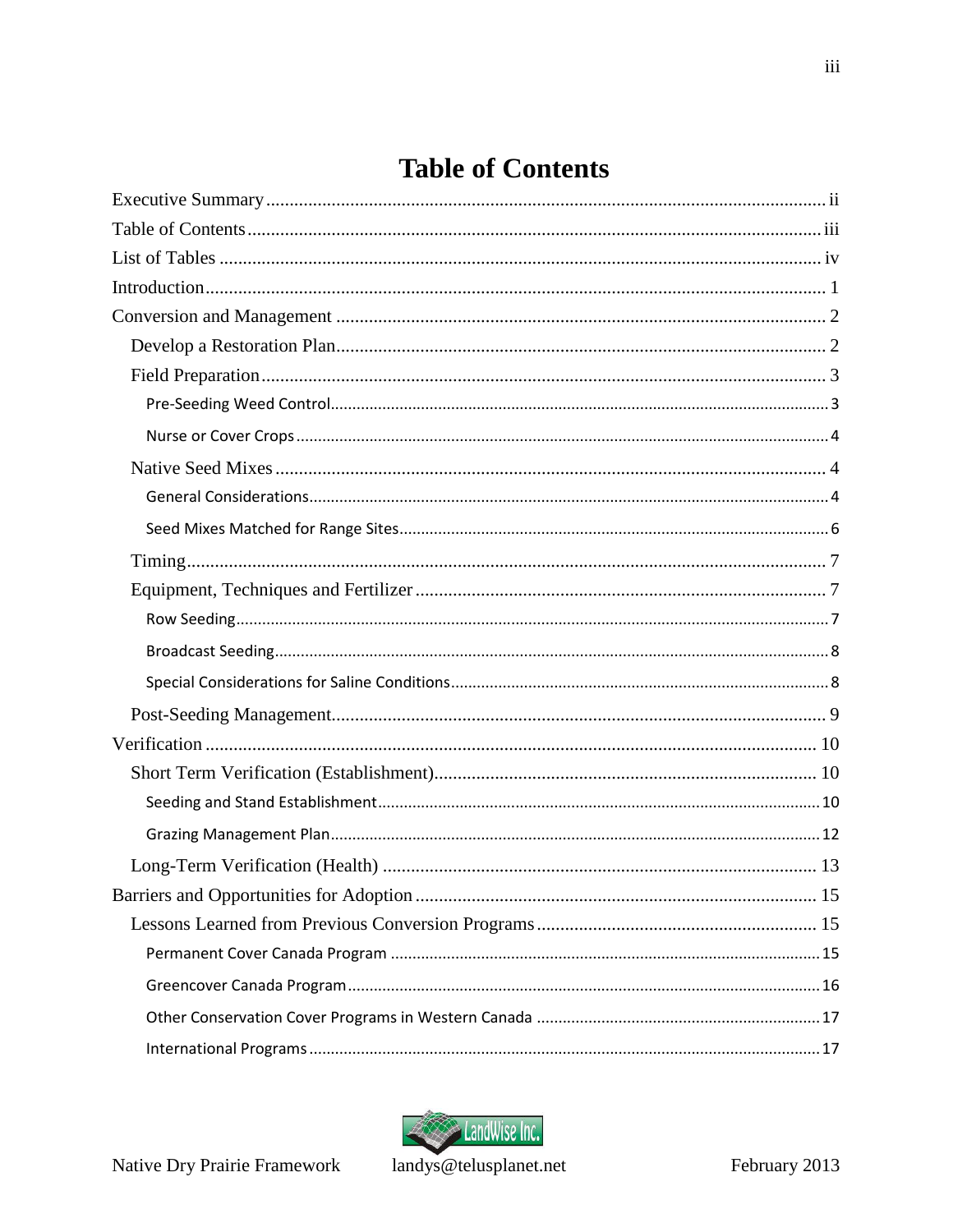# <span id="page-3-0"></span>**List of Tables**

| <b>Table 1.</b> Native Dry Prairie framework summary. (From Janzen and Haugen-Kozyra 2012).  1      |  |
|-----------------------------------------------------------------------------------------------------|--|
|                                                                                                     |  |
| <b>Table 4.</b> Five recommended indicators of the success of short-term establishment 11           |  |
|                                                                                                     |  |
|                                                                                                     |  |
| <b>Table 7.</b> Ranching barriers and related opportunities related to native prairie conversion 18 |  |

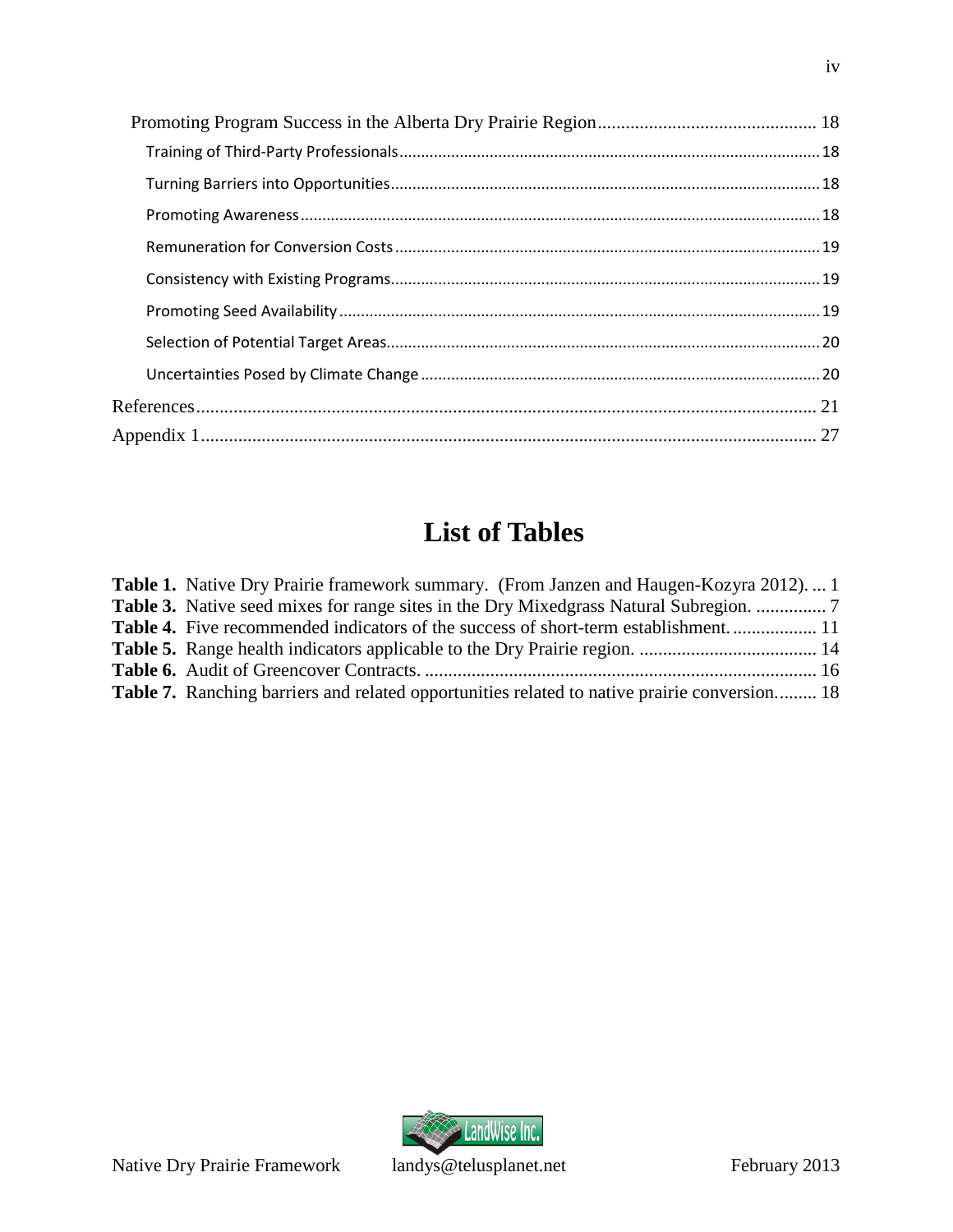## <span id="page-4-0"></span>**Introduction**

Native species extend forage productivity and the growing season from late summer to winter. In addition, native grassland species contribute to biodiversity, reduce invasive species problems, enhance wildlife habitat, and increase carbon sequestration (Table 1) (Jefferson et al. 2004). The reduction in haying, baling, transport and mechanized feeding also reduces the carbon footprint.

<span id="page-4-1"></span>**Table 1.** Native Dry Prairie framework summary. (From Janzen and Haugen-Kozyra 2012).

| <b>Estimated Net Greenhouse Gas Emission</b>                  | <b>Project Condition</b> |            |         |               |  |  |  |
|---------------------------------------------------------------|--------------------------|------------|---------|---------------|--|--|--|
| <b>Reduction and Removal</b>                                  | <b>Grass Type</b>        | Fertilizer | Grazing | <b>Having</b> |  |  |  |
| High (2.0 to 2.5 t $CO_2$ ha <sup>-1</sup> yr <sup>-1</sup> ) | <b>Native</b>            | No         | Yes     | No            |  |  |  |

**Note:** The conversion of t/ha to t/ac is obtained by multiplying t/ha by 0.445

Four frameworks are being developed to provide information on the conversion of cropland to native grasslands or introduced perennial grass species, in the Dry Prairie and Parkland regions of Alberta. This document is focused on native conversion in the Dry Prairie region, which encompasses the Brown and Dark Brown soil zones of Alberta (Climate Change Secretariat 2012, Figure 5). A digital copy of the boundary line is available at: http://www1.agric.gov.ab.ca/\$department/deptdocs.nsf/all/cl11708

This framework focuses on sustainable practices of cropland conversion for the development of farm-specific plans for land managers in the Alberta Cropland Conversion Protocol (ACCP), with guidance and reporting by third-party professionals. "Land managers" include landowners, land renters, or occupants, provided they have a signed agreement with the land manager. This framework is an initial and inclusive document that is a precursor to future specific versions directed to particular audiences. As the ACCP develops, it is expected various user documents will be prepared for land managers, seed providers, verifiers, aggregators, policy-makers, and auditors. Verifiers are professionals including rangeland agrologists or biologists, who provide planning, confirmation of conversion and establishment, and project monitoring. Aggregators take the concept to producers for participation, and potentially include multiple agreements.

The goal for land conversion in the Dry Prairies is forage stands dominated by native grasses and may or may not include native legumes. Time must be allowed for a stand to be established and healthy, as indicated by range health assessment. Contracts should be a minimum of 15 years duration as the establishment and maintenance of native stands is a long-term process.

Sustainable grazing practices maintain and promote long-term range health. Aspects of grazing that affect range health include intensity, rotational systems, and the timing and duration of grazing and rest periods. Range health assessments provide a valuable indication of grazing management and the potential need for modifications. Fertilizer is not required at any time. Fertilizer is detrimental to native stands as it promotes non-native species. Soil degradation, such as erosion, is possible during the seeding, establishment and management phases; practices must ensure minimal soil disturbance.

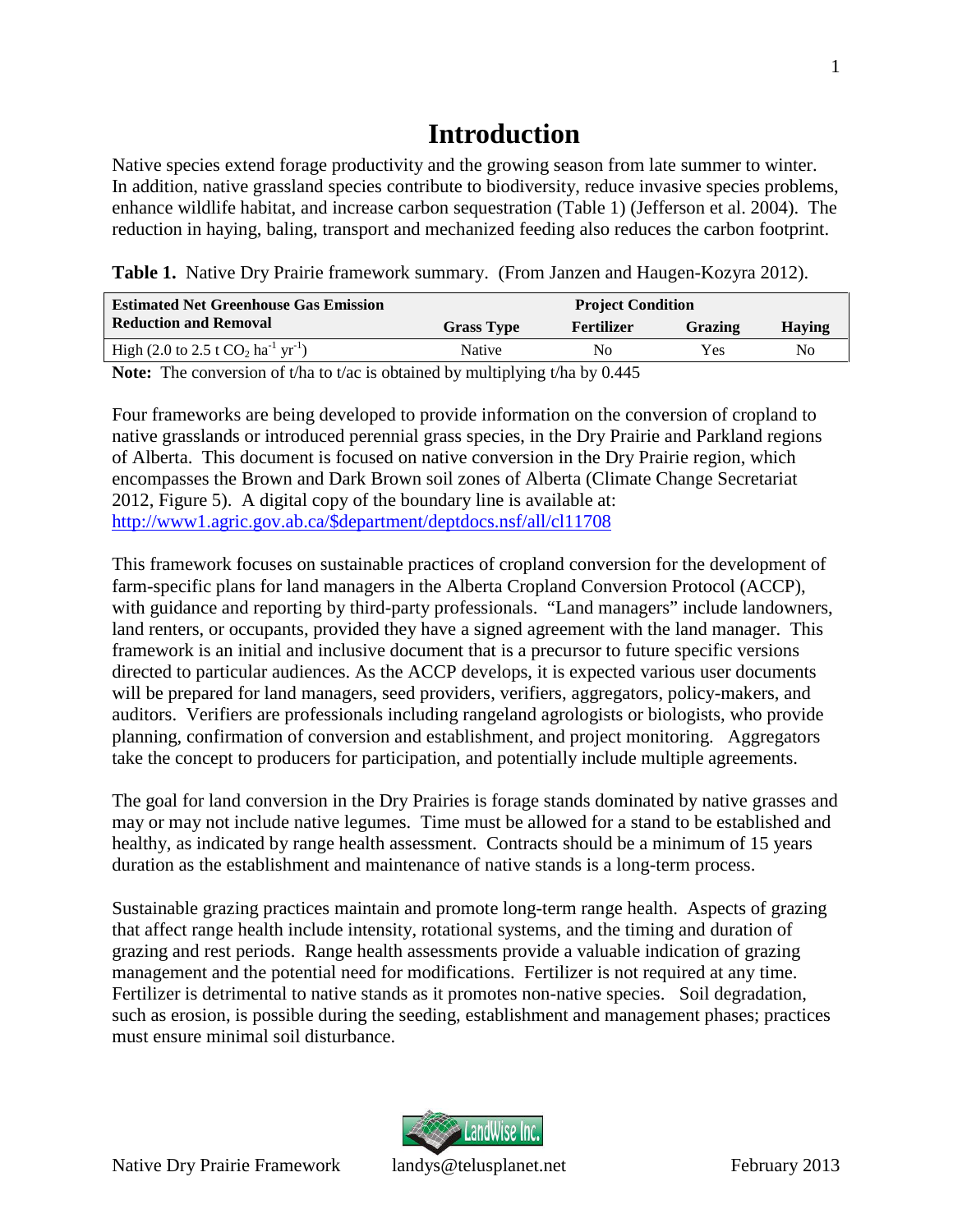Potential participants in the Alberta Cropland Conversion Protocol (ACCP) are required to sign a contract to receive payments with aggregators. The following are recommended requirements for each ACCP contract. Each requirement is described in more detail in this report.

- A simple restoration plan.
- Proof of seeding and stand establishment.
- A grazing management plan that meets short- and long-term requirements, which can be adjusted based on periodic range health assessments.
- Short-term verification records, including current and on-going cultivated acres.
- Long-term verification records, including periodic range health assessments.

This framework is divided into three key components: i) land conversion and management practices promoting sustainable establishment of native species; ii) short-term and long-term verification of successful conversion, and iii) potential barriers and opportunities. The framework provides a summary; the references at the end of the document contain more details.

## <span id="page-5-0"></span>**Conversion and Management**

This section discusses the "four P's" of native conversion: planning, preparation, planting and patience.

## <span id="page-5-1"></span>**Develop a Restoration Plan**

A simple restoration plan is a required component for participation in the native conversion protocol. Potential items for inclusion in the restoration plan are discussed below.

The restoration plan for conversion of cultivated land to native will include a prioritized list of land use goals (NPWG 2001), such as the detailed list provided by Wruck and Hammermeister (2003, Appendix B). Potential objectives are identified by Gabruch et al. (no year, pg. 3) and by NDGF and NRCS (2005). Land parcels within the property should be prioritized for conversion to native perennials (Wruck and Hammermeister 2003). The plan should recommend restoration practices that are best suited for the planned area and minimize potential offsite effects (Sinton 2004). Wruck and Hammermeister (2003, Appendix C) provide a detailed framework for timeline and budget planning. A valuable flow chart is provided (Gramineae 2012, Figure 7) for planning related to native conversion of large-sized disturbances such as cultivated fields.

Naturalr[e](#page-5-2)source information is important for successful restoration to native prairie<sup>1</sup>. The area planned for restoration should be characterized including the identification of potential soil types



<span id="page-5-2"></span><sup>&</sup>lt;sup>1</sup> Brad Downey, Alberta Conservation Association (ACA). Personal Communication, June 2012. MULTISAR is Multiple Species at Risk, and reflects its multiple partners: agricultural producers, ACA, Alberta Environment and Sustainable Resource Development, the Prairie Conservation Forum and others. Species at Risk (SAR) is a general term for plants and animals that may be declining or are naturally rare in Alberta.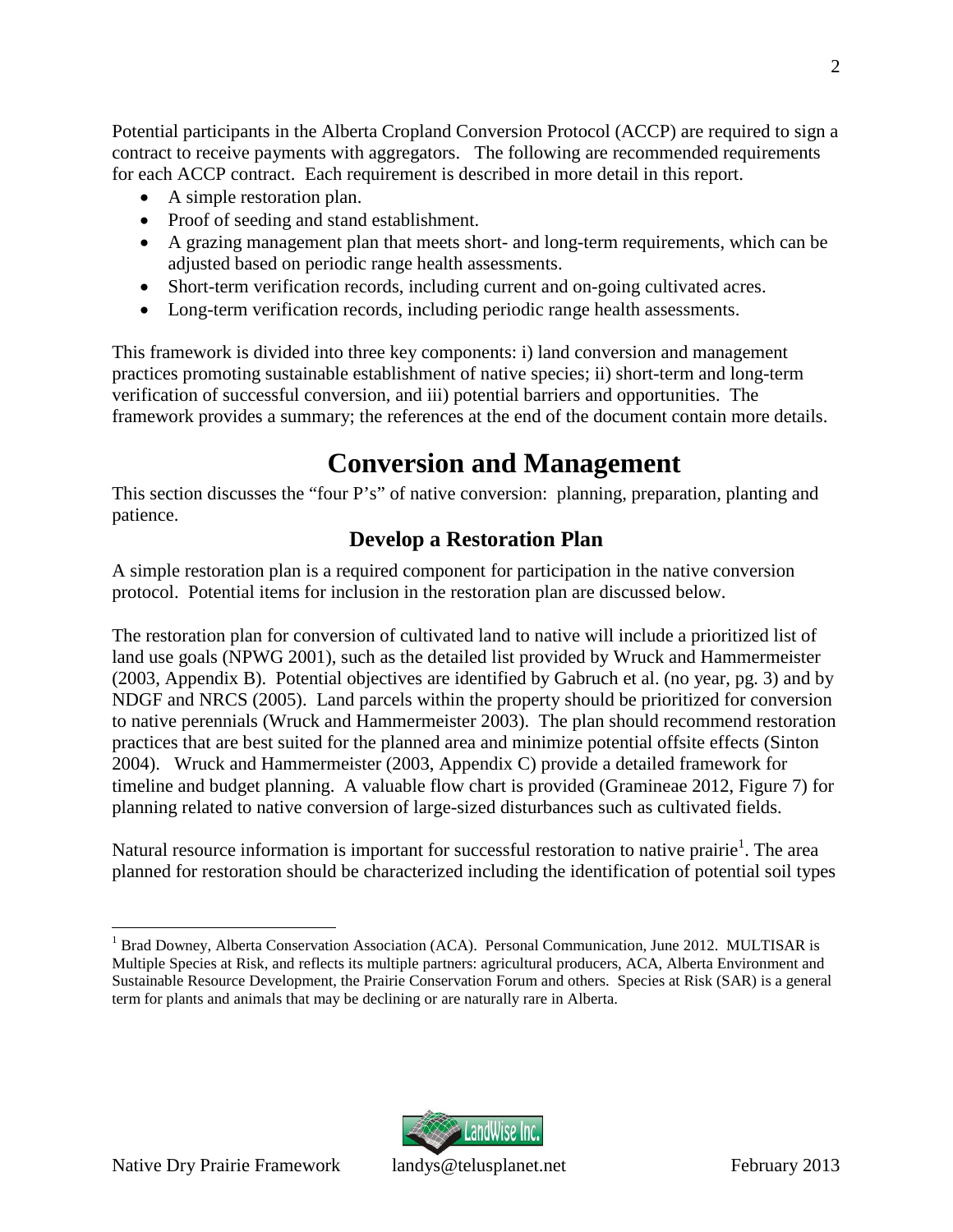(Wark et al. 2004), range sites, and plant community types (Wruck and Hammermeister 2003; NDGF and NRCS 2005). Range sites in Alberta are correlated to soils information in range plant community guides for the Dry Mixedgrass (Adams et al. 2005), Mixedgrass (Adams et al. 2004) and Northern Fescue (Kupsch et al. 2012) Natural Subregions. Recent work in Alberta has helped to build the knowledge base on the restoration of the main range plant communities, such as in the Dry Mixedgrass Natural Subregion (Gramineae 2012).

## <span id="page-6-0"></span>**Field Preparation**

Preparation for seeding includes weed management and preparation of a firm seed bed (NDGF and NRCS 2005; Wruck and Hammermeister 2003).

**Seed Bed.** Best results in the Dry Prairie are typically obtained by seeding into standing annual crop stubble, so that soil erosion and evaporation are minimized. For maximum seed-to-soil contact, soil needs to be loose to friable at the surface, firm underfoot, and without large clods or debris. The seed bed is firm if the impression left by an adult footprint does not exceed approximately 3 cm (Gabruch et al. no year). Harrowing after seeding reduces the presence of soil clods (Wruck and Hammermeister 2003) and can assist with seed-to-soil contact.

#### <span id="page-6-1"></span>**Pre-Seeding Weed Control**

Pre-seeding weed control is vital for restoration success. Weed seeds can remain dormant for significant time (EC3 no year), so pre-seeding weed control will require at least one and possibly, more growing seasons (Gabruch et al. (no year). Chemical and tillage methods can be used, but tillage reduces soil moisture and increases erosion risk as well as spreading certain rhizomatous weeds.

Before undertaking weed control, weeds need to be identified and their distribution must be characterized. Weeds may be problematic along former structures, including fence lines, corrals, and storage locations. For cases where weed control is required, herbicide companies employ professionals who can offer free advice regarding the most effective weed control plan, including products, timing and techniques.

Herbicides are usually the most effective solution to deal with weeds for cropland to native conversion, because weeds typically out-compete native seedlings. Herbicide control is extremely important before seeding of native species, but herbicides can also be used occasionally after seeding (Wruck and Hammermeister 2003). Herbicide application can be done by back-pack sprayers, ATV-mounted sprayers, and agricultural field sprayers (Wruck and Hammermeister 2003). Seeding should be within four days of glyphosate use to optimize competition for weeds remaining in the seedbed (Iwaasa and Schellenberg 2005). MultiSAR appliedgl[y](#page-6-2)phosate in April before seeding in  $\text{May}^2$ .

<span id="page-6-2"></span><sup>2</sup> Brad Downey, Alberta Conservation Association (ACA). Personal Communication, June 2012.

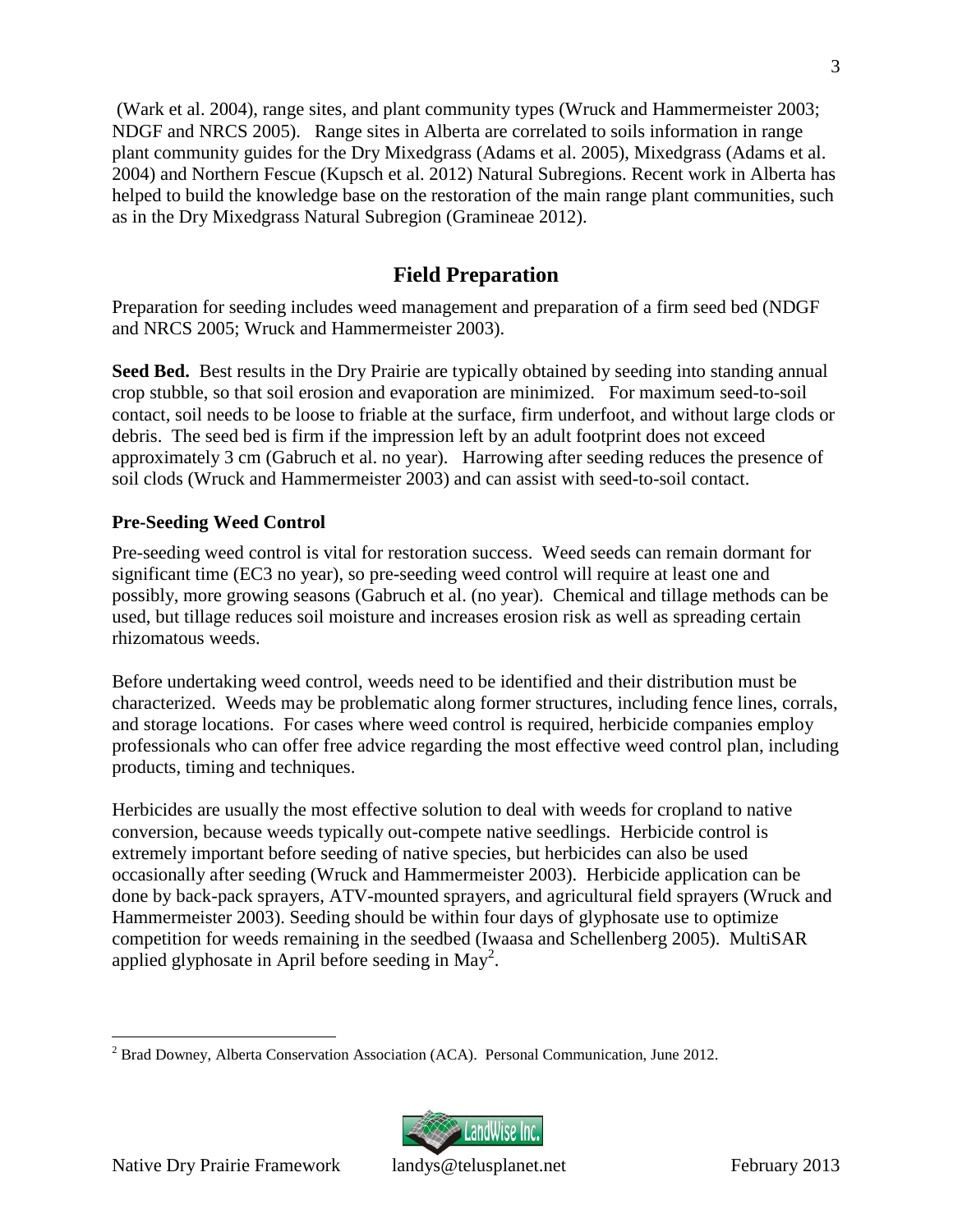Removal of standing crop through silage or greenfeed harvest can be used effectively to remove introduced plants and weeds, and reduce or eliminate weed seeds before native seeding (Iwaasa and Schellenberg 2005; Grilz 2011).

#### <span id="page-7-0"></span>**Nurse or Cover Crops**

Cover or nurse crops are usually agronomic cereal crops that are planted on a restoration site to protect emerging native seedlings from excessive heat and wind. Cover crops improve the potential for snow-trapping in the winter and they can out-compete weeds, but this often hinders the success of native seedlings. For this reason, the best results in the Dry Prairie region typically do not include the use of a nurse or cover crop. Cover crops can be useful during times of drought or at locations where the potential for soil erosion is high to extreme (Wruck and Hammermeister 2003), such as in areas dominated by coarse textured soils (E.g., Sands range sites).

## <span id="page-7-1"></span>**Native Seed Mixes**

### <span id="page-7-2"></span>**General Considerations**

Cool-season grasses in the Dry Prairie are best suited to cooler temperatures and shorter day lengths. They include needle and thread, western wheatgrass, June grass, green-needle grass, and porcupine grass. Warm-season grasses require warmer temperatures and longer days (NDGF and NRCS 2005, Gramineae 2007), and include blue grama, little bluestem, and sedges. Schellenberg et al. (2012) indicate native cool-season grasses may be more productive than a mix of warm and cool grasses, but warm-season grasses extend the grazing season and provide increased protein in late summer. In addition, blue grama is well adapted to drought. Grilz (2012) had success with seedings of warm-season grasses at locations in Saskatchewan including Key West, Kettlehut Lake, Old Man On His Back and Big Valley.

Stands of converted native prairie are expected to remain for the long term  $(\geq 15$  years) and require a seed mix that is similar to nearby native holdings; stands that are planned for less than 15 years can use seed mixes that are more suited for ease or rapid growth (Wark et al. 2004).

Simple and diverse species mixes commonly recommended for the Dry Prairie regions of Saskatchewan and Alberta are listed in Table 2, based on data from Gabruch et al. (no year), Grilz (2011), and Iwaasa et al. (2012). These seed mixes are dominated by grasses, but also include purple prairie clover, which is a palatable, drought-resistant, warm-season, nitrogenfixing legume (Klabi et al. 2010). It is a prolific seed producer and it can inhibit the growth of various strains of E coli (Jin et al. 2011; Schellenberg et al. 2012).

Seeding rates for the combined seed mix are about 7.9 kg/ha (Gabruch et al. no year; Wruck and Hammermeister 2003), although a higher rate of 9.5 kg/ha was used by Iwaasa and Schellenberg (2005). Schellenberg et al. (2012) found that a diverse seed mix was higher in crude protein in August and September, compared to a simple seed mix (Table 2). White prairie clover is another legume that provides high forage quality and is a useful inclusion in a seed mix (Li et al. 2012a; Li et al. 2012b). Other potential native legumes for inclusion in a native Dry Prairie seed mix

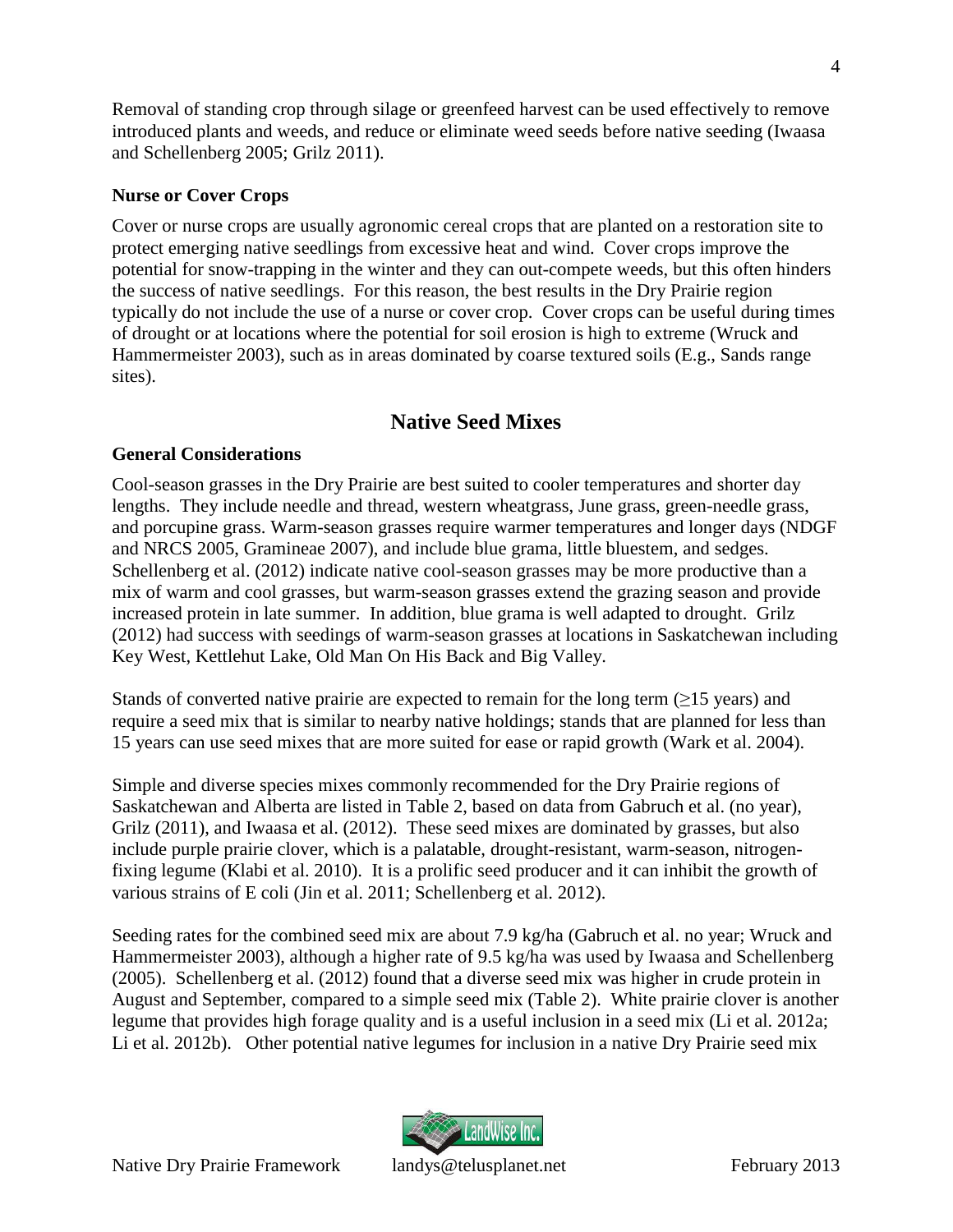include Canadian milk vetch and ground plum, although there is currently a limited seed supply for these legumes.

|                       | <b>Simple Seed Mix</b>    | <b>Diverse Seed Mix</b>   |                          |  |  |
|-----------------------|---------------------------|---------------------------|--------------------------|--|--|
| <b>Species</b>        | *Seeding Rate (PLS kg/ha) | <b>Species</b>            | Seeding Rate (PLS kg/ha) |  |  |
| Western wheatgrass    | 2.3                       | Western wheatgrass        | 1.2                      |  |  |
| Northern wheatgrass   | 1.2                       | Northern wheatgrass       | 0.9                      |  |  |
| Green needlegrass     | 2.3                       | Green needlegrass         | 1.8                      |  |  |
| Awned wheatgrass      | 1.5                       | Awned wheatgrass          | 0.6                      |  |  |
| June grass            | 0.1                       | Canada wildrye            | 0.1                      |  |  |
| Slender wheatgrass    | 0.3                       | Little bluestem           | 1.2                      |  |  |
| Purple prairie clover | 0.1                       | Needle and thread grass   | 0.9                      |  |  |
| <b>Total</b>          | 7.9                       | June grass                | 0.1                      |  |  |
|                       |                           | Blue grama (Grilz 2011    |                          |  |  |
|                       |                           | and Gabruch no year only) | 0.4                      |  |  |
|                       |                           | Prairie sandreed          | 0.4                      |  |  |
|                       |                           | Purple prairie clover     | 0.2                      |  |  |
|                       |                           | Slender wheatgrass        | 0.1                      |  |  |
|                       |                           | <b>Total</b>              | 7.8                      |  |  |

**Table 2.** Species for simple and diverse seed mixes.

**Notes:** PLS indicates pure live seed, which is equal to % purity multiplied by % total germination. The conversion of kg/ha to lb/ac is obtained by multiplying kg/ha by 0.8921.

For this conversion protocol it is recommended that the standard mix to be composed of at least four native grasses, with at least two long-living species and one native legume. A diverse seed mix will allow native range to be more functional. The benefits include a longer grazing season and a higher resistance to stress such as drought. Monocultures provide lesser ecosystem benefits. Monocultures that are dominated by short-lived species such as short and awned wheatgrass will decline in the short and medium term.

Long-lived species suitable for the Dry Prairie include blue grama, June grass, western wheatgrass and northern wheatgrass. Northern wheatgrass establishes early following seeding and provides significant cover in initial years, gradually declining in subsequent years to cover levels typical of adjacent native prairie (Kestrel and Gramineae 2011). Additional native species will add diversity and increase the potential for success, because species vary in their adaptation to environmental conditions. June grass is highly tolerant of drought and has an excellent rooting system that promotes carbon sequestration<sup>[3](#page-8-0)</sup>. June grass can be excluded from the seed mix if it is present in areas adjacent to the seeded area, because it has a high level of recruitment*.*

<span id="page-8-0"></span><sup>3</sup> Alan Iwaasa. Personal Communication. Agriculture and Agri-Food Canada in Swift Current, SK. November 2012.

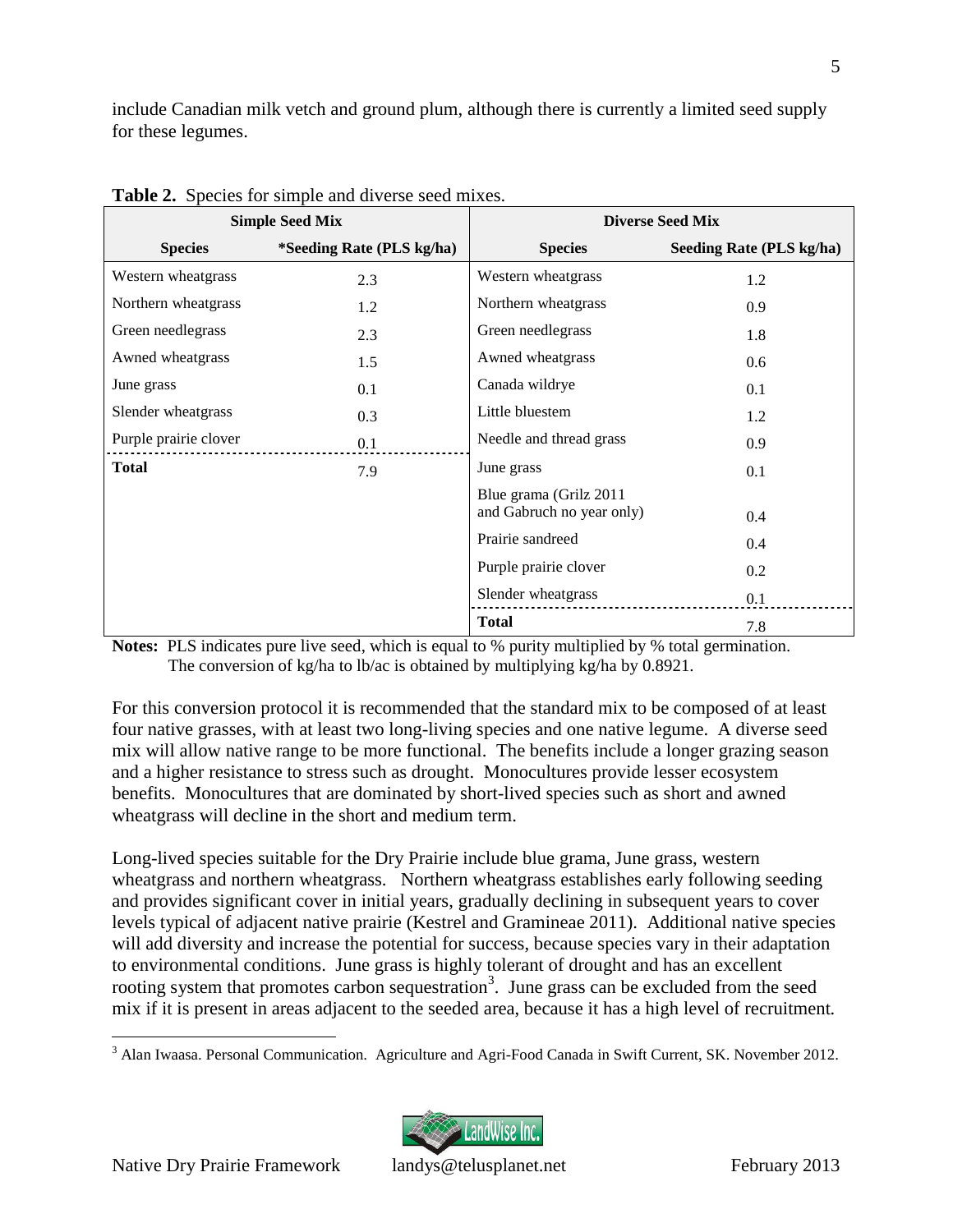A reduced seeding rate, such as 4 to 5 lb/ac (4.5 to 5.6 kg/ha), can promote the infill of nonseeded native species from adjacent parcels. Western wheatgrass can also be excluded from the mix, because it can be successfully broadcast in specific locations, such as lowlands, Solonetzic landscapes, or areas that have been prone to spreading foxtail barley<sup>[4](#page-9-1)</sup>.

In addition to the diverse-mix species shown, Iwaasa and Schellenberg (2005) used late-fall broadcasting of winterfat and saltbush to add a shrub component to their previously seeded diverse seed mix. The addition of winterfat and/or silver sagebrush to a native seed mix can enhance yield, extend the grazing season, and provide diversified forage (Schellenberg and Banerjee 2002). MultiSAR has successfully established Silver Sagebrush (plugs) and purple prairie clover (broadcast) into native stands that were one year old and four years old in the Manyberries area of Alberta<sup>1</sup>. Forbs do not generally need to be included in Dry Prairie seed mixes because they are readily recruited from adjacent native areas. Forbs such as non-woody sage species (E.g., pasture sage) transfer nutrients from subsoil horizons to the topsoil, resulting in an increase in native shallow-rooted grasses.

#### <span id="page-9-0"></span>**Seed Mixes Matched for Range Sites**

Generic seed mix recommendations such as those provided in Table 2 can be improved for many Dry Prairie locations by adjusting the mixes to be more similar to the plant communities in adjacent native parcels, and to be more suitable to the local soil and landscape conditions.

Range sites in Alberta are correlated to soils information in range plant community guides for the Dry Mixedgrass (Adams et al. 2005), Mixedgrass (Adams et al. 2004) and Northern Fescue (Kupsch et al. 2012) Natural Subregions. Aggregators and third-party professionals involved with the ACCP are recommended to use information on soils, range sites and adjacent native plant communities associated with parcels intended for conversion, so that seed mixes can be designed for soil and landscape variability. Some Dry Prairie species are not compatible with certain range sites, and the ideal species proportions in seed mixes vary with range site. Gramineae (2012) provide an itemization of seed mixes that are recommended for common range sites in the Dry Mixedgrass Natural Subregion (Table 3). An earlier version of suggested seeding rates and the percent composition of seed mixes for loamy, sandy, Solonetzic and saline soils is provided by the Special Areas Board (2009). Seed mixes that are tailored for specific range sites improve the chances for successful establishment. Third-party professionals need to use information such as shown in Table 3 to identify the most appropriate seed mixes for specific range sites.

<span id="page-9-1"></span><sup>4</sup> Lorne Cole, Personal Communication. Alberta Environment and Sustainable Resource Development, Land Use. October, 2012.

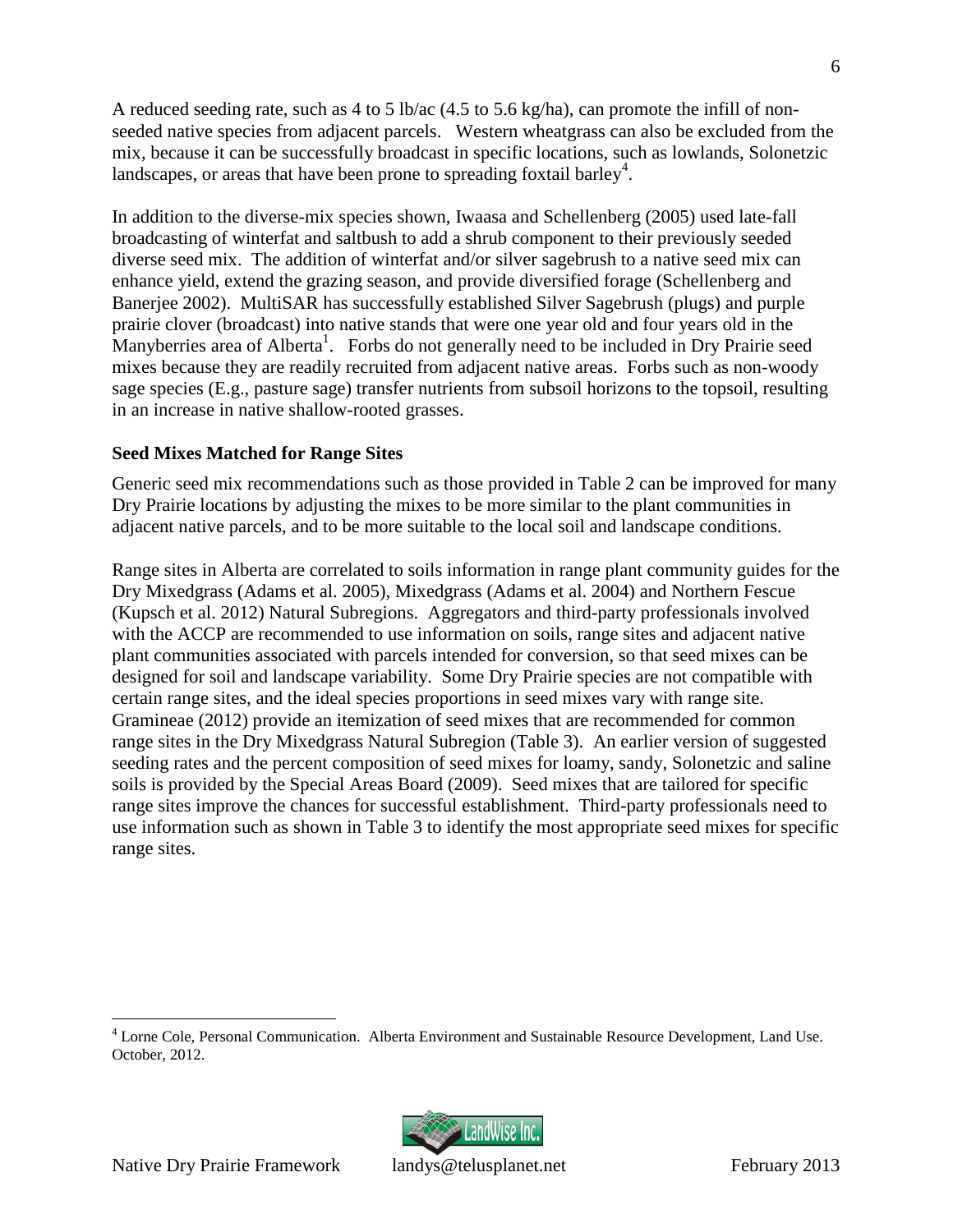| <b>Species</b>                 | <b>Proportion of Seed Mix (% PLS by Weight)</b> |                                       |                                            |                                |                          |  |  |  |  |
|--------------------------------|-------------------------------------------------|---------------------------------------|--------------------------------------------|--------------------------------|--------------------------|--|--|--|--|
|                                | Loamy                                           | <b>Blowout</b> /<br><b>Solonetzic</b> | Sand, Sandy and<br><b>Choppy Sandhills</b> | <b>Thin Breaks</b><br>and Limy | Overflow<br>(Non-Saline) |  |  |  |  |
| Needle & Thread Grass          | 40                                              | 20                                    | 25                                         | 40                             | 15                       |  |  |  |  |
| <b>Blue Grama Grass</b>        | 25                                              | 8                                     | 10                                         | 15                             |                          |  |  |  |  |
| June Grass                     | 15                                              | 20                                    | 15                                         | 15                             | 10                       |  |  |  |  |
| Slender Wheatgrass             | 10                                              | 11                                    | 10                                         | 10                             | 10                       |  |  |  |  |
| Northern Wheatgrass            | 10                                              | 11                                    |                                            | 10                             | 10                       |  |  |  |  |
| <b>Western Wheatgrass</b>      |                                                 | 18                                    | 5                                          | 10                             | 5                        |  |  |  |  |
| Sandberg's Bluegrass           |                                                 | 12                                    |                                            |                                |                          |  |  |  |  |
| <b>Western Porcupine Grass</b> |                                                 |                                       | 30                                         |                                | 50                       |  |  |  |  |
| Sandgrass                      |                                                 |                                       |                                            |                                |                          |  |  |  |  |

<span id="page-10-3"></span>**Table 3.** Native seed mixes for range sites in the Dry Mixedgrass Natural Subregion.

**Notes:** PLS indicates pure live seed, which is equal to % purity multiplied by % total germination.

## <span id="page-10-0"></span>**Timing**

Gabruch et al. (no year) and NDGF and NRCS (2005) recommend the following. i) Cool-season grass mixes can be planted between late April and June 1 or "dormant-seeded" after October 20. Late summer plantings are not recommended. ii) Warm-season grasses should be planted between mid-May and mid-June (extending to early July when soil moisture is ample), because germination requires soil temperatures of at least  $10^{\circ}$ C. Grilz (2011) found that seeding in southwestern Saskatchewan was most successful in May and June, but that seeding in October to December can occur if soil moisture conditions are favourable. Late-fall seeding is not suitable in Dry Prairie regions that experience frequent chinooks, because the frequency of freeze-thaw will hinder native seedlings. Wruck and Hammermeister (2003) discuss seeding considerations for each of the four seasons.

## <span id="page-10-1"></span>**Equipment, Techniques and Fertilizer**

#### <span id="page-10-2"></span>**Row Seeding**

It is essential to minimize equipment operations to prevent soil pulverization and reduce the potential for erosion. Row seeding requirements include consistent and accurate seed flow rate, accurate and uniform seed placement, and adequate packing for seed to soil contact (Gabruch et al. no year). Seeding can be done with specialized grass seed drills, air drills, and some conventional drills. Grilz (2011) successfully used a Truax press drill and some of the land was also seeded with an air drill. Scientists in the Swift Current region successfully established native grasses and legumes with a Borgault double-disc air seeder into i) standing stubble (Iwaasa and Schellenberg 2005), and ii) a harrowed packed cultivated field (Iwaasa et al. 2008).

Recommended row spacing is 15 to 25 cm (Gabruch et al. no year; Iwaasa and Schellenberg 2005). Wruck and Hammermeister (2003) recommend seeding in two passes perpendicular or diagonally to reduce row prominence, with each pass seeded at half the required rate.

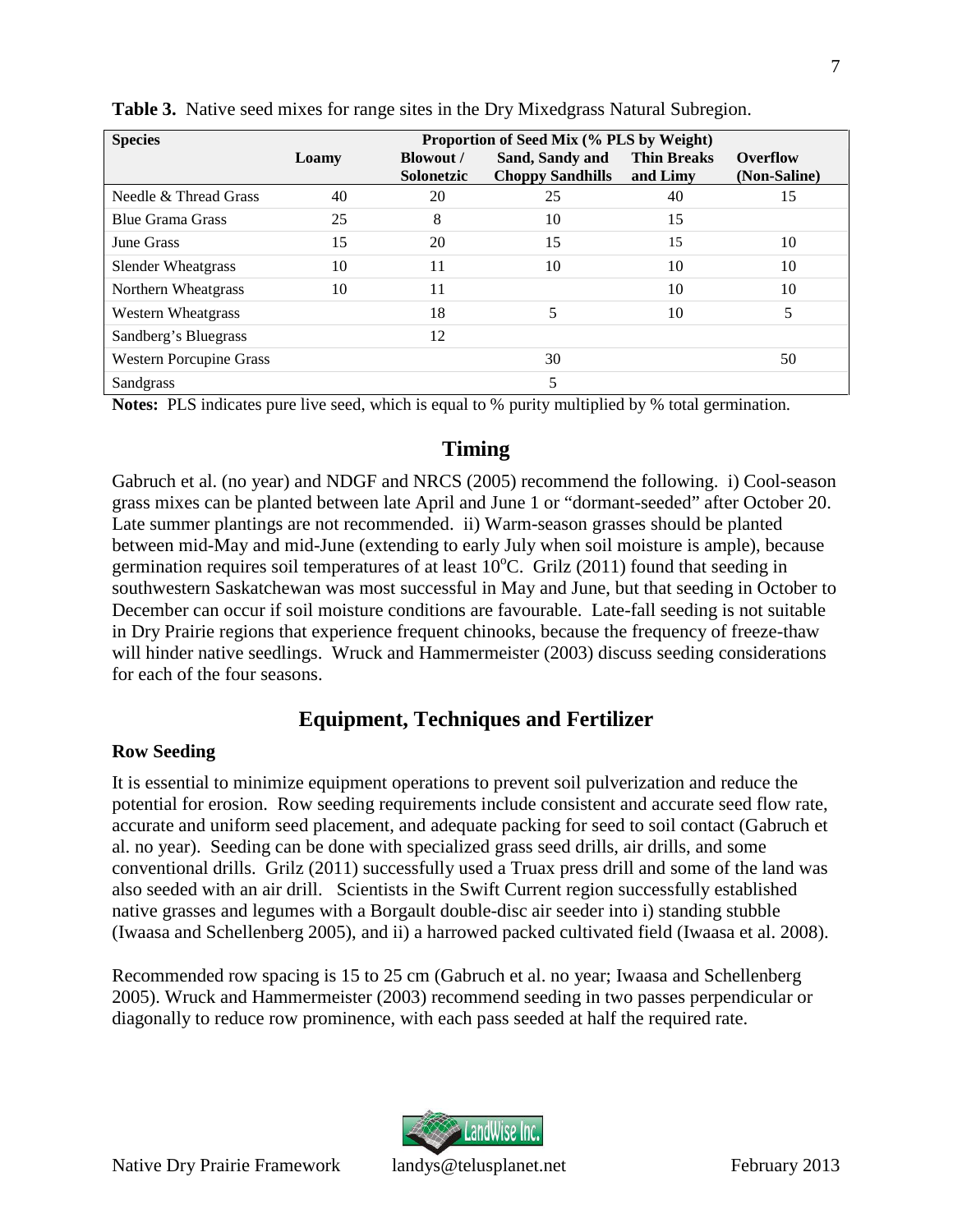Capability for depth banding is recommended (NDGF and NRCS 2005). Gabruch et al. (no year) recommend seed depths of 0.6 to 1.3 cm in medium and fine-textured soils, and 1.3 to 2 cm in sandy soils. Iwaasa and Schellenberg (2005) used seed depths of 0.6 cm at Swift Current. As a rule of thumb, about 5 to 10% of seed should be visible on the surface; otherwise the seeding is too deep.

Native seeding is commonly successful with two seed boxes (one for grasses and one for legumes). NDGF and NRCS (2005) recommend equipment with three seed boxes so that species can be separated into i) large smooth seeds, ii) awned seeds, and iii) small smooth seeds, including wildflowers and a carrier product.

Optimal seed flow to prevent bridging in tanks can be maintained by using an agitation system (NDGF and NRCS 2005). Gabruch et al. (no year) state that seed flow can be improved by adding a carrier such as cracked wheat, at a ratio of up to eight parts carrier to one part seed. Phosphate fertilizer (never nitrogen fertilizer) can also be used as a carrier to improve seedflow, but these amendments must be at low rates, such as 5.6 kg/ha. Seed will be damaged by moderate to high rates of fertilizer, so seed mixed with fertilizer should be used on the same day, and not stored for future use. Manure is also not an acceptable amendment. Not only does it contain weed seeds, but in addition, the nutrients generally cause a dynamic shift in the dominant plant species, which can promote undesirable species (McKenzie et al. 2003). Properly prepared compost does not contain weed seeds. Compost can potentially be used under specific circumstances, such as application to eroded crests and upper slopes within fields that are planned for conversion to native rangelands (Bremer 2009). In general, the only recommended amendment is native thatch crimped into the seedbed.

#### <span id="page-11-0"></span>**Broadcast Seeding**

Broadcast seeding is beneficial because once established it provides more cover than row seeding, thus reducing bare soil and providing a closer approximation to natural conditions. However, required seeding rates are about 50% higher than for row seeding. Wruck and Hammermeister (2003) recommend broadcasting at higher rates to account for seed losses to desiccation, insects, birds, rodents and wind. They also note that broadcast seeds should be shallowly harrowed or raked, which can be followed by a packer.

The most common broadcasting equipment is a spin-spreader. In rough terrain, such as moderate to high-relief hummocky landscapes, broadcast equipment such as spreaders or tow-behind broadcasters are recommended (Wruck and Hammermeister 2003). MultiSAR<sup>[5](#page-11-2)</sup> had success using broadcasting followed by shallow harrowing on undulating to gently hummocky glacial till soils in each of 2008 and 2011 (visible in cover photo).

## <span id="page-11-1"></span>**Special Considerations for Saline Conditions**

Establishment of native vegetation in saline areas will lower the water table and increase the potential for successful restoration. Saline areas can be seeded with salt tolerant native species

<span id="page-11-2"></span><sup>5</sup> Brad Downey, Alberta Conservation Association (ACA). Personal Communication, June 2012.

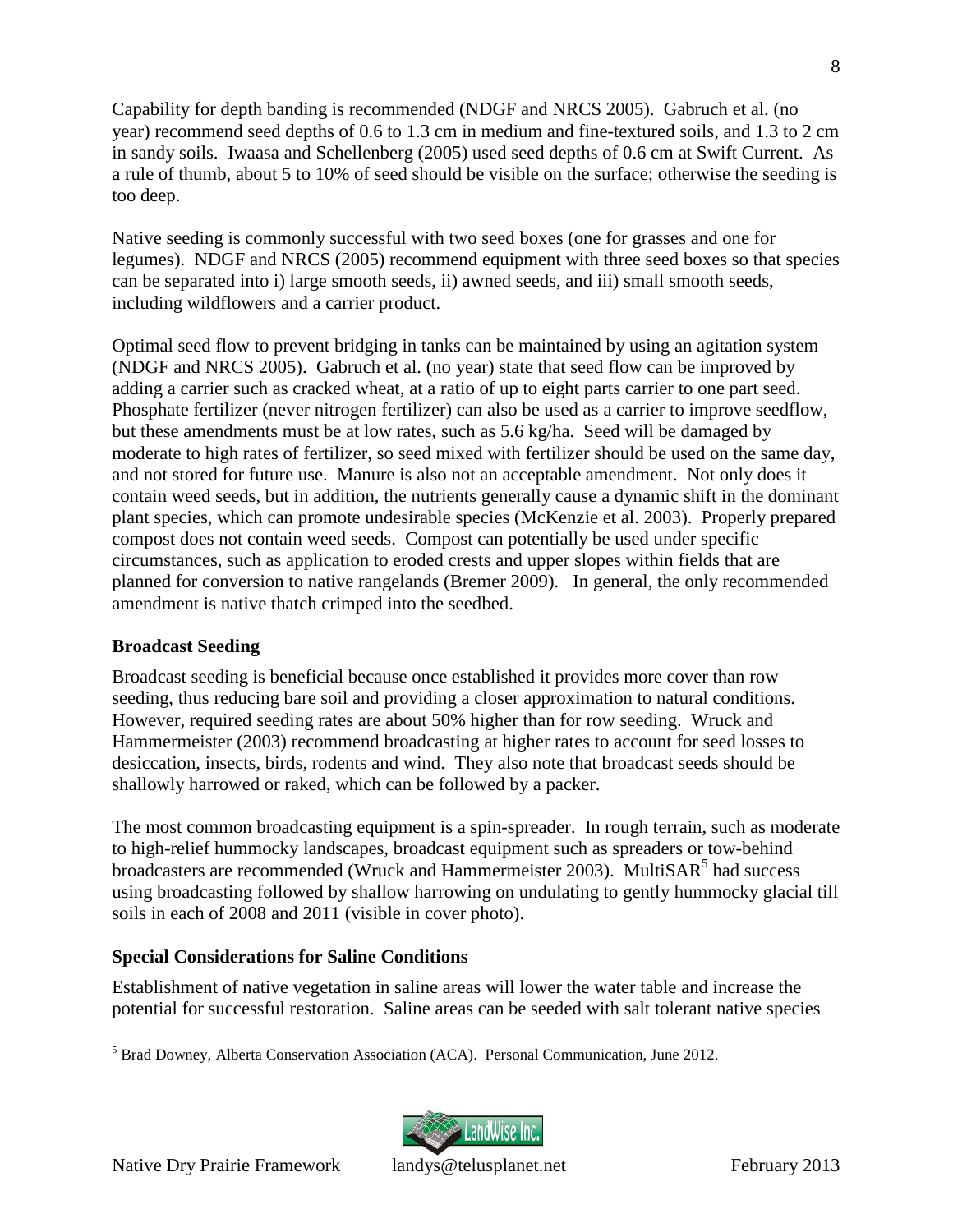such as wheatgrass. A seed mix that is suitable for the dominant range site can then be seeded in the remaining field areas. Sprigging can also be used to establish native plants in areas with localized or extensive salinity (Sheley et al. 2011). Sprigging involves planting rhizomes at a depth of 7 to 10 cm. Rhizomes are more salt tolerant than seeds, and are placed below the highest salt concentration in the soil profile. The method requires a rhizome source location and specialized equipment.

## <span id="page-12-0"></span>**Post-Seeding Management**

Herbicides must be used carefully after seeding to prevent adverse effects on desirable species Gramineae (2007). Glyphosate application in early spring after seeding of native species will reduce weeds and cool-season grass invaders, including smooth brome and Kentucky bluegrass. However, the cool-season native component may be compromised (NDGF and NRCS 2005). Iwaasa and Schellenberg (2005) successfully used Bromoxynil and MCPA in the establishment year to control broad-leafed weeds, including flixweed. Weed control professionals can assist with recommendations on the most effective weed control plan.

Hand-held or mechanical wick applicators can be used for selective weed control, and high mowing can be used to control taller weeds. Mowing also curtails weed seeds (Gabruch et al. no year), but careful timing is critical as some weed species can become major problems if mowed at or near maturity (Sheley et al 2011).

Excessive biomass can sometimes accumulate a few years after native seeding, and this can hinder more sensitive native species, resulting in less complete plant community restoration. Litter quantity could be measured to provide an indication of the need for biomass reduction. For example, a litter quantity that is two times higher than average for that particular ecological range site may indicate the need for litter reduction<sup>6</sup>[.](#page-12-1) Average litter values for selected ecological range sites in various Natural Subregions are provided by Alberta Environment (2010).

Haying, grazing, or burning can be used to remove excessive biomass and reduce weed species. Burning is not socially acceptable in most Dry Prairie areas, due to safety concerns. NDGF and NRCS (2005) discuss careful burning with a well-documented safety plan, and adequate equipment and resources. If burning is conducted, it may need to be followed by weed-wicking in a later season (Wruck and Hammermeister 2003). A burn in mid spring two or three years after native seeding can enhance native plantings, especially those with warm-season grasses (Gabruch et al. no year).

Grasshoppers can quickly destroy emerged native seedlings, and control may be required if they reach infestation levels. Grasshopper control using insecticides may be required when grasshoppers reach densities of 8 to 14 per  $m^2$ , and control is important at higher densities (Gabruch et al. no year). Grasshoppers may be deterred from invading newly seeded fields by

<span id="page-12-1"></span><sup>6</sup> Barry Adams. Alberta Environment and Sustainable Resource Development. Personal Communication, February 2013.

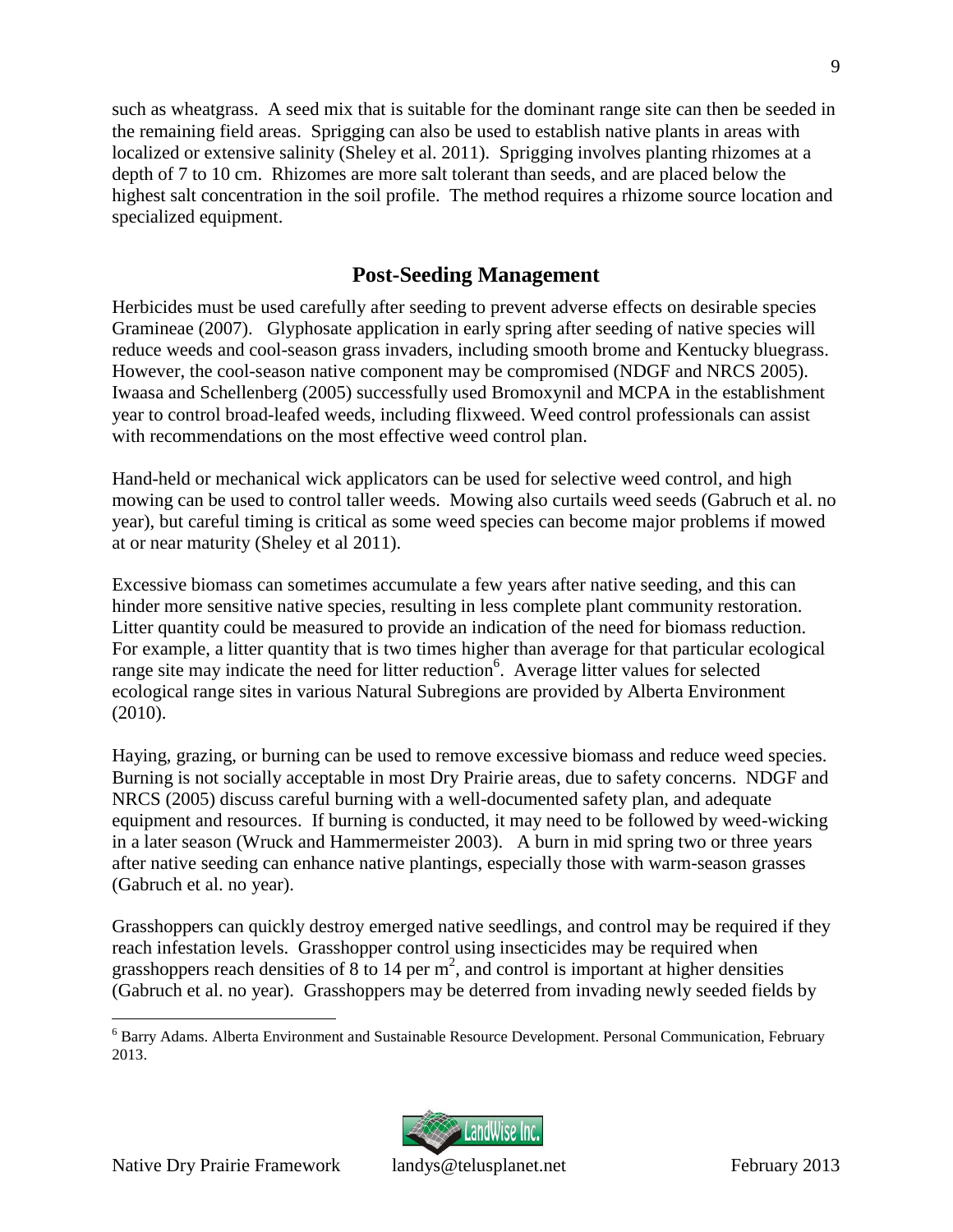planting a non-preferred crop (E.g., oats) in strips of 30 m wide around the field perimeter; in contrast, rye should be avoided (Wark et al. 2004). Iwaasa and Schellenberg (2005) used insecticide bait to control grasshoppers during the establishment year. Agriculture and Agri-Food Canada is researching grasshopper control, including grasshopper preference for different types of forage species, and the development of biological methods to control grasshoppers.

## <span id="page-13-0"></span>**Verification**

Verification is an essential component of the Alberta Cropland Conversion Protocol (ACCP), and includes short-term and long-term indicators. Short-term verification focuses on stand establishment and success, and is conducted in the seeding year and up to two to three years following seeding. Long-term verification focuses on sustainable management practices indicative of range health, and is conducted periodically following successful establishment. Verification of stand establishment, sustainable management, and range health will be conducted by qualified professionals including agrologists or biologists.

## <span id="page-13-1"></span>**Short Term Verification (Establishment)**

Third-party professionals will assess the success of seeding and stand establishment using shortterm indicators, including verification of the seed mix used, an introductory grazing management plan, and periodic assessments of stand establishment. Short-term verification must account for variations in the time required for stand establishment, and patience is critical. Establishment of native plantings require longer time-frames than do tame plantings.

### <span id="page-13-2"></span>**Seeding and Stand Establishment**

Seeding success will be promoted by high seed purity that originates from the general area where it will be used. Gramineae (2012) provide guidelines on procuring native seed and wildharvested native plant materials (pp. 52-54), and information on calculating seeding rates and interpretation of seed analysis reports (Appendix D). Items that prove seeding was conducted include receipts indicating seed purchase, seed tag labels showing quality and quantity at levels adequate for the indicated area, photographs, and third-party confirmation. Seed certificates should indicate percent ratings for Pure Live Seed, inert component, germination, dormant seed, other crop seed, hard seed, and types and amounts of weed seeds (Wark et al 2004; NRCS 2009a; NRCS 2009b). Copies can be sent to verifiers prior to seeding to confirm that the mix and quality is appropriate.

Verification requirements used in the Conservation Cropping Protocol (Climate Change Secretariat 2012) can be modified slightly for the Native Conversion Protocol. Short-term verification records required for this project include: 1) land title certificate for legal locations being claimed, 2) an agreement between the aggregator and the land manager, 3) GPS track file for seeding operations, or measurement of the field size, 4) detailed records of the native seeding, including the seed labels and supporting records, 5) evidence of re-seeding events if applicable, and 6) records of current and on-going cultivated acres.

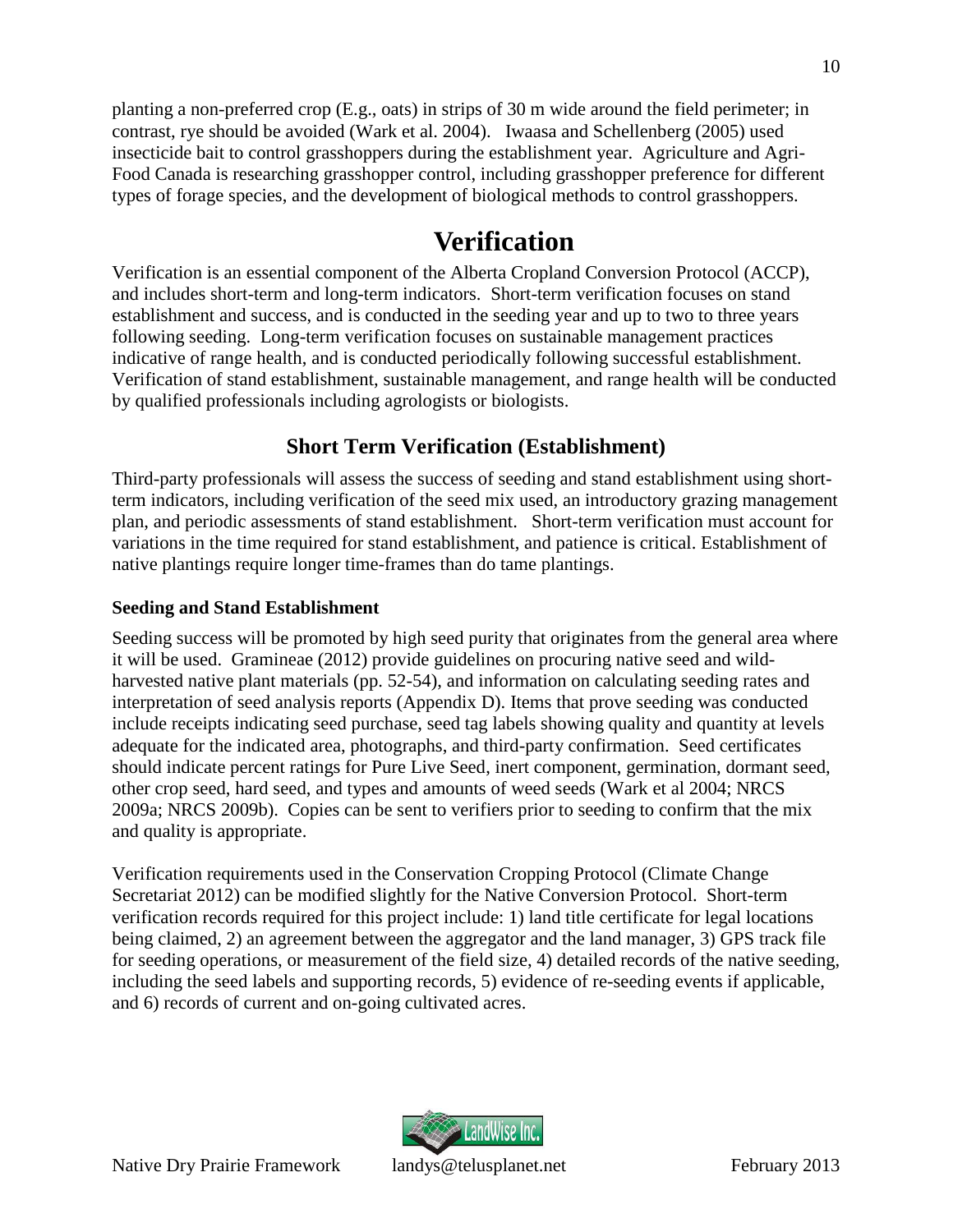The program will not allow the breaking of other native holdings while being eligible for cropland conversion to natives on other owned lands. Seeded acres of native prairie must not be countered with conversion of existing owned or rented native range to cultivated land. An increase in cultivated annual acres is allowed only if the participant purchases or rents additional cultivated land. Verification tools are required to ensure that participants do not convert native to cultivated, such as an on-going record of cultivated acres, crop insurance records, and/or remote sensing imagery. Remote sensing imagery can also be used to assess stand establishment. Analysts skilled in imagery interpretation for the Grassland Vegetation Inventory can assist with the assessment of stand establishment in young native range.

Hecker and Neufeld (2006) identify several parameters that can be used to indicate the success of prairie restoration. Five indicators that are deemed to be most useful as indicators of short-term establishment to this project are listed in Table 4, based on selected items modified from Hecker and Neufeld 2006). The indicators will be assessed at representative field locations using counts or measurements within a 50 x 50 cm frame. For fields with multiple management units (different range sites or topography) each of the management units will be assessed separately.

| <b>Indicator</b>                     | <b>Typical Assessment Method at</b><br><b>Representative Field Locations</b>                                                                                                                                                                                                   | <b>Assessment Guidelines</b>                                                                                                                                                                                                                                                                                                                                                                                                                                                                    |
|--------------------------------------|--------------------------------------------------------------------------------------------------------------------------------------------------------------------------------------------------------------------------------------------------------------------------------|-------------------------------------------------------------------------------------------------------------------------------------------------------------------------------------------------------------------------------------------------------------------------------------------------------------------------------------------------------------------------------------------------------------------------------------------------------------------------------------------------|
| <b>Bare Ground</b>                   | At representative field locations,<br>and compared to nearby native<br>controls.                                                                                                                                                                                               | Guidelines are contained in Adams et al. (2009, pp<br>42-44). Bare ground will be high at establishment,<br>but decreases significantly as the native plants in-fill.                                                                                                                                                                                                                                                                                                                           |
| Soil erosion                         | Representative of a field<br>management unit, and compared to<br>nearby native controls.                                                                                                                                                                                       | Guidelines are contained in Adams et al. (2009, pp<br>39-41). Useful to combine with weather and site<br>history since seeding.                                                                                                                                                                                                                                                                                                                                                                 |
| <b>Plant count</b>                   | Each individual plant is counted.                                                                                                                                                                                                                                              | A plant count of at least 9 plants per $\frac{1}{4}$ m <sup>2</sup> indicates<br>success <sup>7</sup> . A lower count requires patience and<br>monitoring, and re-seeding will be required if counts<br>remain low for the first few years following seeding.                                                                                                                                                                                                                                   |
| <b>Plant community</b><br>similarity | Calculated as the number of<br>established species in the<br>restoration divided by number of<br>species seeded, multiplied by 100.                                                                                                                                            | It is expected that most seeded species will be evident<br>a few years after seeding, even if only in low<br>numbers. It is recommended that a score of $\geq$ 50%<br>represents establishment success, as used by the 2010<br>Native Grasslands Criteria used by Alberta<br>Environment (2010).                                                                                                                                                                                                |
| Weed types and<br>density            | Rate the density distribution of<br>weeds of each type (problem,<br>noxious, and prohibited noxious).<br>Weed designations are explained in<br>the Weed Control Act (Province of<br>Alberta 2010). Density class<br>information is provided in Fig. 17<br>(Adams et al. 2009). | The number of allowed weeds is specific for each<br>weed type. There is zero tolerance for prohibited<br>noxious weeds. Noxious weeds must not be present at<br>a class higher than in adjacent control areas, and<br>require control. For problem weeds, any total weed<br>count less than 3 per $\frac{1}{4}$ m <sup>2</sup> is generally acceptable and<br>more than 14 per $\frac{1}{4}$ m <sup>2</sup> requires control. Municipal<br>weed designations over-ride provincial designations. |

<span id="page-14-0"></span>

| <b>Table 4.</b> Five recommended indicators of the success of short-term establishment. |
|-----------------------------------------------------------------------------------------|
|-----------------------------------------------------------------------------------------|

<span id="page-14-1"></span> $<sup>7</sup>$  Agriculture and Agri-Food Canada in Swift Current, SK, also uses this indicator. Alan Iwaasa, Personal</sup> Communication, November 2012.

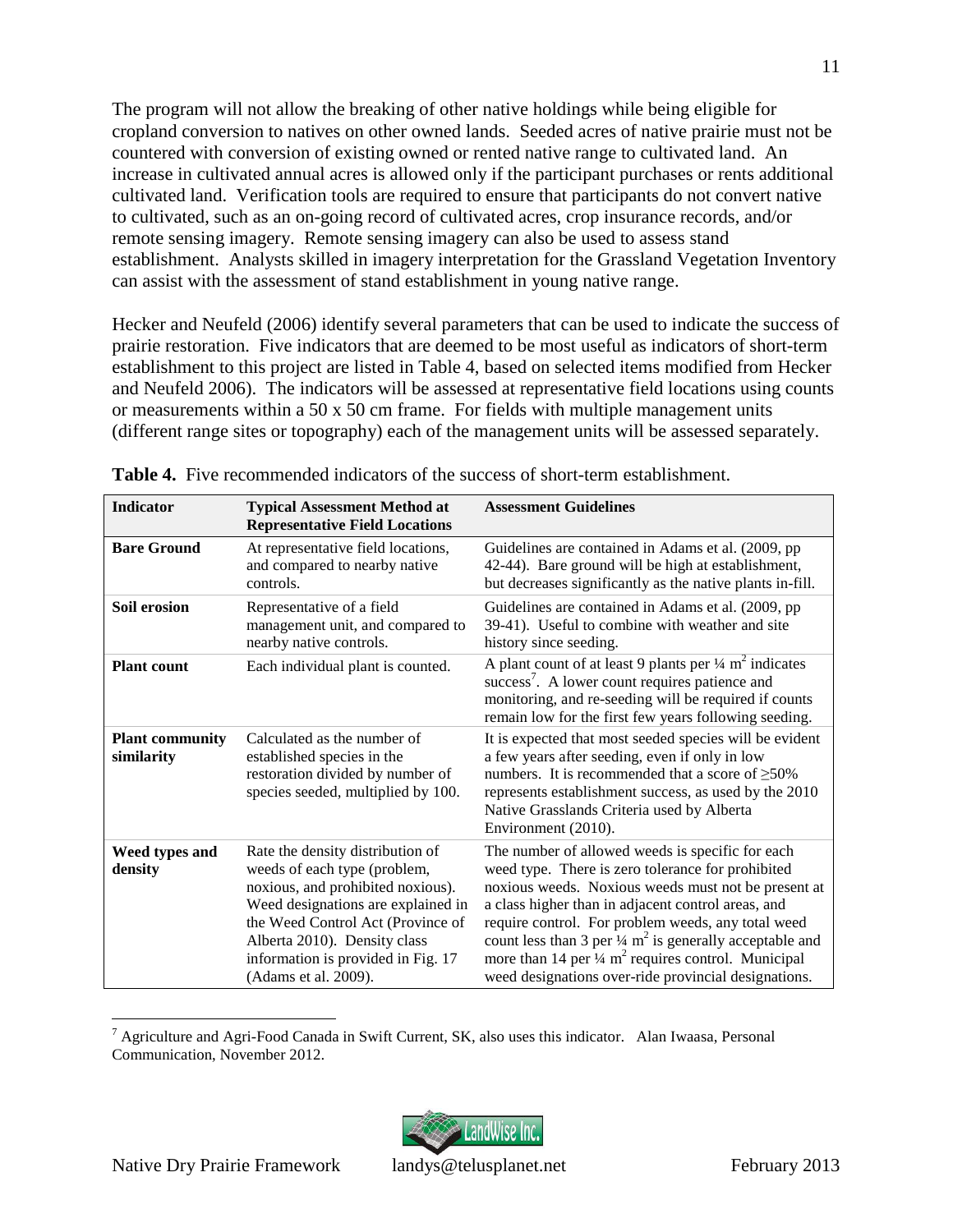Soil erosion is an example of a parameter that is recommended to be reported on a management unit basis within fields. Third party professionals may not have all the skills required for field assessment, and therefore, training is required to ensure a consistent approach among assessors. The root system of the seeded stand can also be assessed. The presence of secondary and tertiary tillers (root systems) is an indicator of successful establishment because they are crucial for survival.

#### <span id="page-15-0"></span>**Grazing Management Plan**

A grazing management plan is required for the duration of each ACCP agreement. Grazing must not occur in the establishment year, and in the year following establishment, grazing must be at sustainable levels. The goal of Alberta's Grazing Lease Stewardship Code of Practice is careful stewardship that maintains healthy functional rangeland ecosystems on public lands for present and future generations. The key management variables that leaseholders must apply to achieve range health goals are stocking rate, stocking density, timing and frequency and duration of grazing (ASRD 2007). Light to moderate grazing, adequate animal distribution, and the use of an effective grazing management system contribute to high forage productivity, high habitat values, and sustainable health for the ecosystems and the forage resource (Bailey et al. 2010). This reference also provides a useful discussion on grazing management, including effective management during drought.

MultiSAR and the Alberta Conservation Association<sup>[8](#page-15-1)</sup> use the principles noted in the ASRD (2007) Grazing Code of Practice, in addition to the following guidelines regarding sustainable grazing management. After establishment of native conversion, grazing is allowed at up to 75% of animal unit months (AUM) for the identified plant community published in the relevant range plant community guide (Adams et al. 2004; Adams et al. 2005). The allowable grazing rate is increased to 100% of AUM as the plant community matures.

<span id="page-15-1"></span><sup>8</sup> Brad Downey, Alberta Conservation Association (ACA). Personal Communication, November 2012.

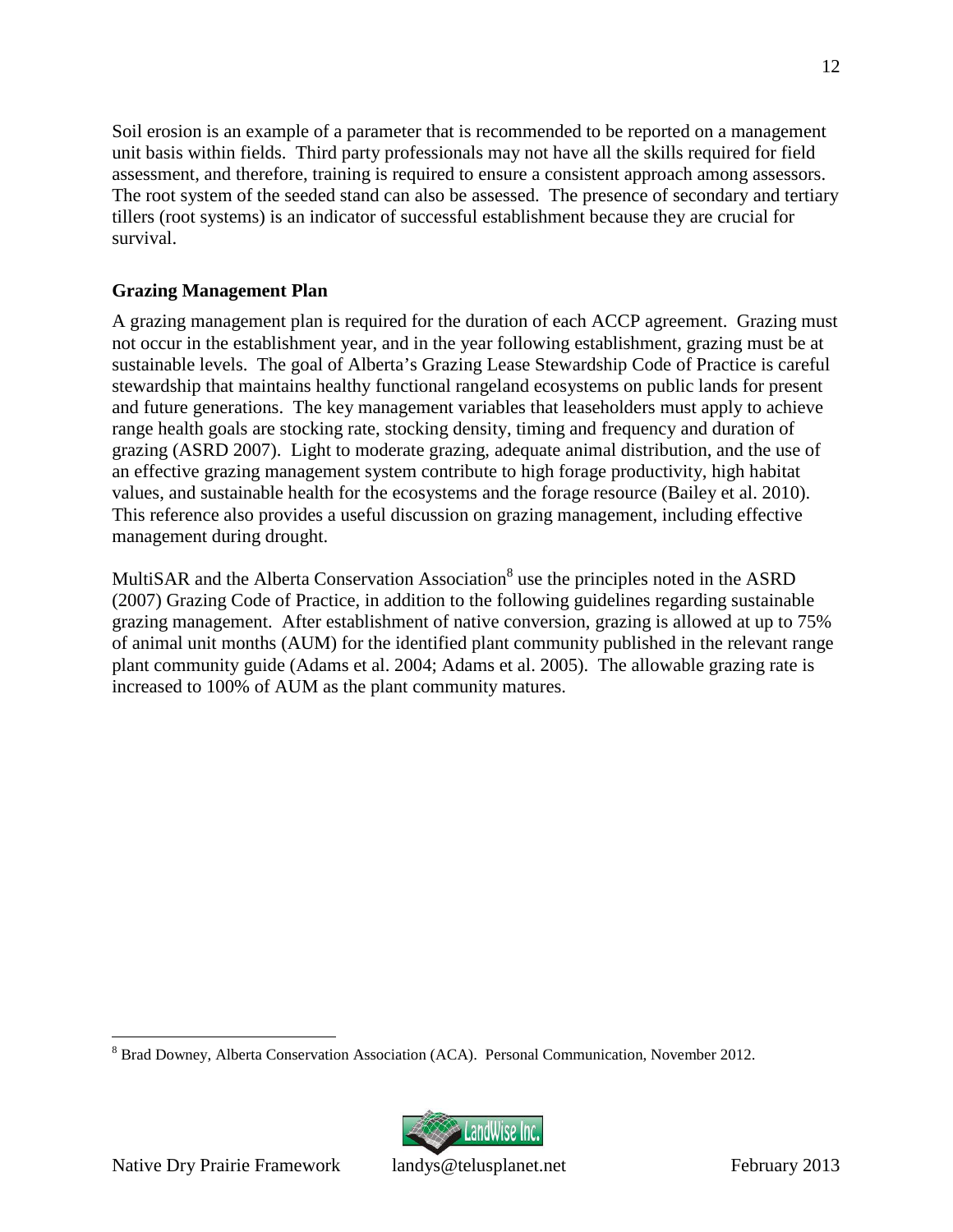## <span id="page-16-0"></span>**Long-Term Verification (Health)**

The goal of native prairie conversion is to increase the viability of grassland-dependent species, and to move to a plant community that is similar to the surrounding area (Helzer 2011). Exact replication of the adjoining prairie community is not expected. The long-term success of native restoration can be efficiently evaluated using range health indicators after successful establishment. Range health indicators are used to ensure that grazing practices are not degrading the long-term potential or carrying capacity of the pasture (Moen 1998). Range health assessments are used to make a rapid determination of the ecological status of rangeland (RRMP 2004).

Range health is assessed in different ways by different organizations. Indicators used in range health assessment for areas applicable to the Dry Prairies are shown in Table 5. The indicators used by Adams et al. (2009) (Table 5) are the components recommended for use by third-party professionals for long-term verification of range health within the ACCP. These indicators are listed in the right-hand column of Table 5, with reasons for excluding indicators used by other jurisdictions. The native grassland range health assessment score sheet (Adams et al. 2009, Appendix 1) is to be used in the ACCP by third-party professionals to assess all indicators at a similar time; a score is determined by following the detailed instructions in Adams et al. (2009). Professionals require training and practice to become familiar and experienced with range health assessment. They will then be able to perform more rapid visual assessments that fulfill assessment requirements.

The long-term grazing management plan required for this project will include timing and type of grazing (E.g., rotational or deferred grazing), and must show sustainable practices including light to moderate grazing regimes. Plan factors such as livestock numbers, grazing season and grazing duration can be adjusted based on periodic range health assessments. A documented grazing plan may be provided to the third-party evaluator, or it may be developed and reviewed by the third-party evaluator with the land owner/manager (Grilz 2011; NDGF and NRCS 2005; Gabruch et al. no year). Long-term verification relies on indicators of restoration success and biodiversity. Indicators of rangeland health and the seral stage of plant communities are compared to similar range sites in the surrounding area or in published data.

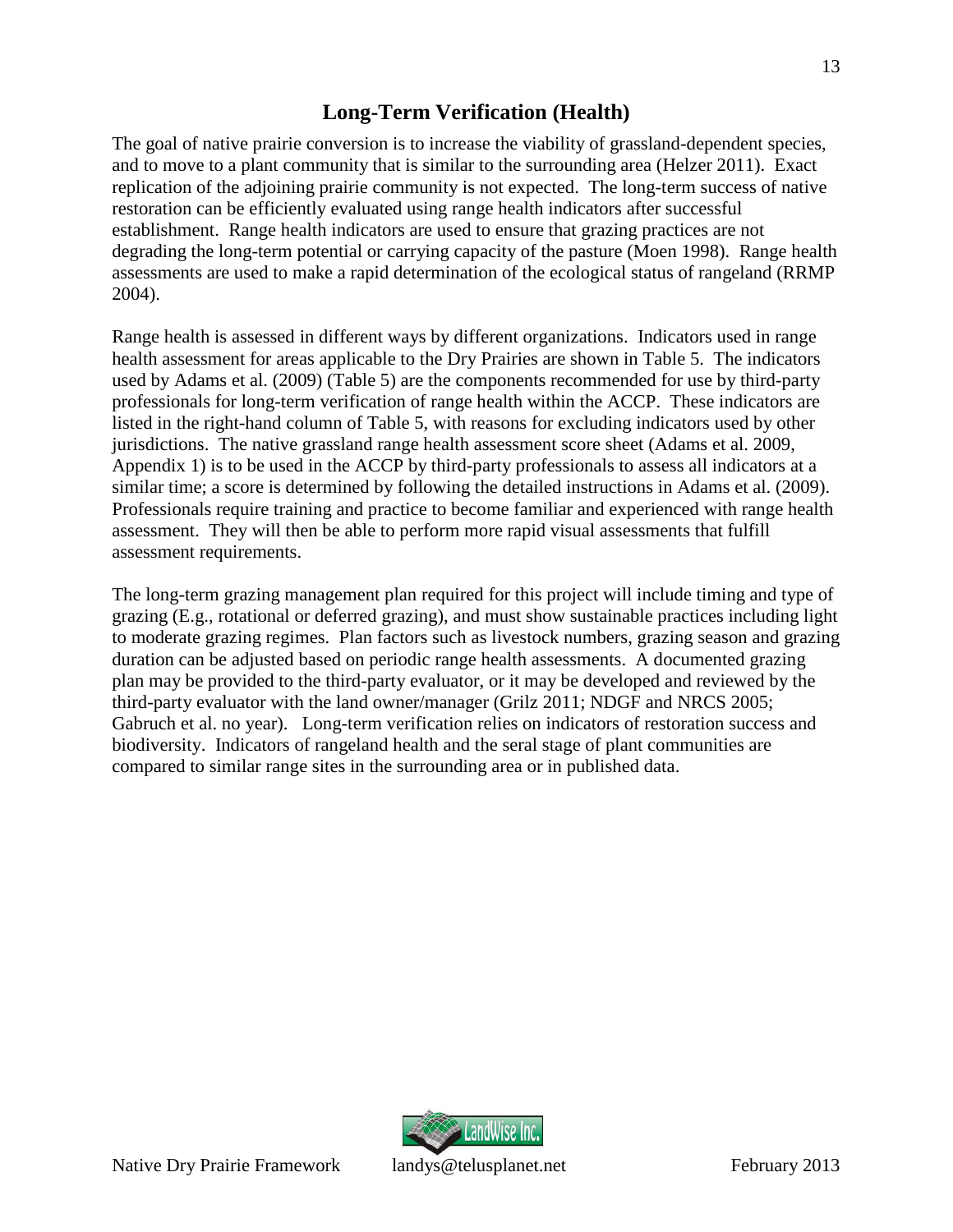| <b>Indicator</b>                                  | <b>SK</b>                                        | <b>SK</b>                          | $\mathbf{A}\mathbf{B}$           | $\mathbf{A}\mathbf{B}$    | <b>BC</b>                          | <b>U.S.A.</b>                                                   | <b>Recommendations</b>                               |
|---------------------------------------------------|--------------------------------------------------|------------------------------------|----------------------------------|---------------------------|------------------------------------|-----------------------------------------------------------------|------------------------------------------------------|
|                                                   | <b>Hecker</b><br>and<br><b>Neufeld</b><br>(2006) | <b>SK</b><br><b>PCAP</b><br>(2008) | <b>Adams</b><br>et al.<br>(2009) | Alberta<br>Env.<br>(2010) | <b>BC</b><br><b>MAFF</b><br>(2005) | Pellant et al<br>(2005);<br>Herrick et<br>al. (2009a;<br>2009b) | for Long-Term<br><b>Verification</b><br>(This Paper) |
| Similarity to Reference<br><b>Plant Community</b> | $\sqrt{}$                                        | $\sqrt{}$                          | $\sqrt{}$                        | $\sqrt{}$                 |                                    | $\sqrt{}$                                                       | $\sqrt{}$                                            |
| <b>Structural Layers</b>                          | $\sqrt{}$                                        | $\sqrt{}$                          | $\sqrt{}$                        | $\sqrt{}$                 |                                    | $\sqrt{}$                                                       | $\sqrt{}$                                            |
| Invasive/noxious<br>species present               | $\sqrt{}$                                        | $\sqrt{}$                          | $\sqrt{}$                        | $\sqrt{}$                 |                                    | $\sqrt{}$                                                       | $\sqrt{}$                                            |
| Invasive/noxious<br>species cover                 | $\sqrt{}$                                        | $\sqrt{2}$                         | $\sqrt{}$                        | $\sqrt{}$                 |                                    | $\sqrt{}$                                                       | $\sqrt{ }$                                           |
| Invasive/noxious<br>species distribution          |                                                  | $\sqrt{}$                          | $\sqrt{}$                        | $\sqrt{}$                 |                                    | $\sqrt{}$                                                       | $\sqrt{ }$                                           |
| Soil erosion                                      | $\sqrt{}$                                        | $\sqrt{}$                          | $\sqrt{ }$                       | $\sqrt{ }$                | $\sqrt{ }$                         | $\sqrt{}$                                                       |                                                      |
| Soil movement or loss                             |                                                  |                                    |                                  | $\sqrt{}$                 | $\sqrt{}$                          |                                                                 | Included in erosion                                  |
| Bare soil/ground                                  | $\sqrt{}$                                        | $\sqrt{}$                          | $\sqrt{}$                        |                           |                                    | $\sqrt{ }$                                                      | $\sqrt{}$                                            |
| Soil compaction                                   |                                                  |                                    |                                  | $\sqrt{}$                 | $\sqrt{ }$                         | $\sqrt{}$                                                       | Optional if required                                 |
| Litter (for hydrologic<br>function; protect soil) | $\sqrt{ }$                                       | $\sqrt{}$                          | $\sqrt{}$                        | $\sqrt{}$                 | $\sqrt{}$                          | $\sqrt{}$                                                       |                                                      |
| Desirable species >50%<br>of total                |                                                  |                                    |                                  | $\sqrt{}$                 | $\sqrt{ }$                         |                                                                 | Included with Ref.<br>Plant Comm.                    |
| Representive age and<br>size of desirable species |                                                  |                                    |                                  |                           | $\sqrt{}$                          |                                                                 | Included with<br><b>Structural Layers</b>            |
| Desirable species<br>indicate vigour              |                                                  |                                    |                                  |                           | $\sqrt{ }$                         |                                                                 | Difficult to assess<br>for graminoids                |
| Plants per $\frac{1}{4}$ m <sup>2</sup>           | $\sqrt{}$                                        |                                    |                                  |                           |                                    |                                                                 | In plant community<br>similarity                     |
| Reproductive capability<br>of perennials          |                                                  |                                    |                                  |                           |                                    | $\perp$<br>V                                                    | Optional if required                                 |
| Annual production                                 |                                                  |                                    |                                  |                           |                                    | $\sqrt{ }$                                                      | Existing data can be<br>extrapolated to sites        |
| Plant mortality/<br>decadence                     |                                                  |                                    |                                  |                           |                                    | $\sqrt{ }$                                                      | Could be used in<br>ungrazed holdings                |
| Browse/hedge overuse<br>on shrubs or trees        |                                                  |                                    |                                  |                           | $\sqrt{ }$                         |                                                                 | Could be used in<br>ungrazed holdings                |

<span id="page-17-0"></span>**Table 5.** Range health indicators applicable to the Dry Prairie region.

Range Plant Community Guides classify rangeland as non-native when there is 30% or less native species (Adams et al. 2004; Adams et al. 2005). If verifiers determine that native seeded

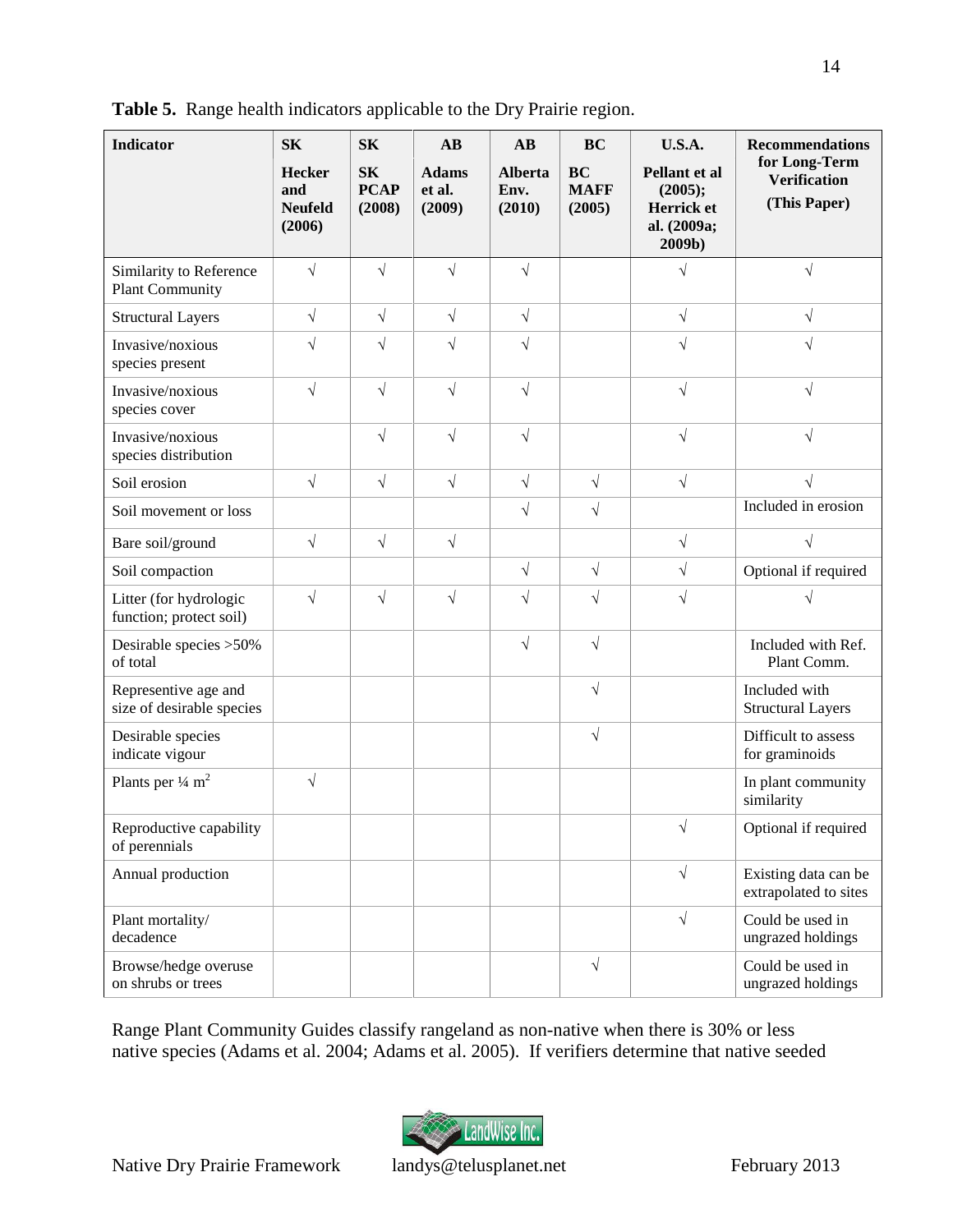parcels or portions within fields have regressed to non-native conditions (>70% non-native), these areas will no longer be eligible as native range. These fields, or portions, may qualify for ACCP credits as tame pasture.

In addition to the requirements in Table 5, some records used in the Conservation Cropping Protocol (Climate Change Secretariat 2012) are also required for long-term verification, including:

- Land title certificate for legal locations being claimed,
- An agreement between the aggregator and the farm operator, and
- Records of current and on-going cultivated acres, to ensure that program applicants do not counter seeded acres of native prairie with conversion of other native prairie stands to cultivated annual acres.

Contract renewals must be tied to long-term verification requirements. Alberta Environment suggests contract renewals at six year intervals (Climate Change Central 2011). Claims for offset credits are contingent on verification. Long-term monitoring for the ACCP is recommended to be conducted every three years. The Alberta Conservation Association monitors rangeland health and assesses wildlife at three-year intervals<sup>[9](#page-18-3)</sup>.

# <span id="page-18-0"></span>**Barriers and Opportunities for Adoption**

Published information relating to barriers and opportunities for native conversion is limited. This section focuses on factors that will promote the success of the Alberta Cropland Conversion Protocol, including knowledge gained from previous conversion programs.

## <span id="page-18-1"></span>**Lessons Learned from Previous Conversion Programs**

This section provides a brief background regarding completed or on-going conservation programs for native range or pasture in western Canada and the United States. A more detailed analysis of these programs is required so that useful aspects can potentially be used in the Alberta Cropland Conversion Protocol.

## <span id="page-18-2"></span>**Permanent Cover Canada Program**

The Agriculture Canada Permanent Cover program (1989 to 1992) provided one-time payments to western Canadian producers for the conversion of annual cropland to pasture land. Remuneration under the Permanent Cover program began at \$20 per acre in 1989, and was increased in 1990 to \$30 for ten year contracts and to \$65 per acre for 21 year contracts.

The Permanent Cover program successfully promoted the conversion of cultivated land to pasture systems in western Canada. More than 585,000 acres (230,000 ha) were converted to pasture under this program (Hilliard et al. 2009). This represented an increase of only about 1% of the previous 55,854,000 acres (21,757,000 ha) of combined natural and hay land in the Prairie

<span id="page-18-3"></span><sup>9</sup> Brad Downey, Alberta Conservation Association (ACA). Personal Communication, November 2012.

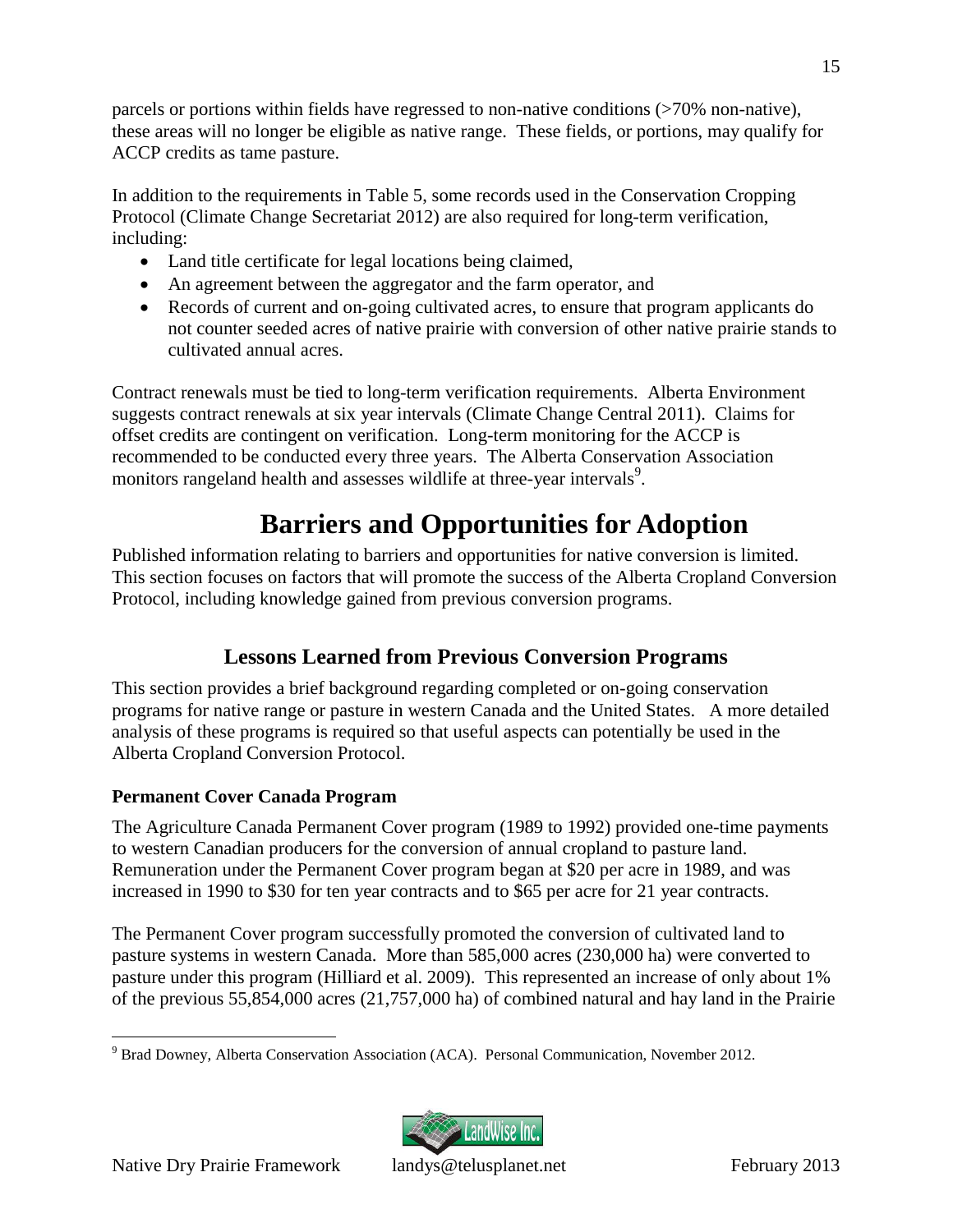Provinces in 1992 (Statistics Canada 2012). The vast majority (90%) of respondents indicated the Permanent Cover program helped their farm operations, according to a survey conducted by Hilliard and Fomradas (2009). Most conversion in the Dry Prairie region of western Canada was to pasture, (as opposed to hay or a combination of hay and pasture). Pasture accounted for 75% of the total converted lands in the Brown soil zone and 68% in the Dark Brown soil zone.

Only 4% of the overall total lands enrolled in the program were converted back to annual cropping by 2009. Of the total contracts in Alberta, only 3.9% were liquidated prior to their expiration at 10 or 21 years.

### <span id="page-19-0"></span>**Greencover Canada Program**

One component of the Agriculture Canada Greencover program (2003 to 2008) was to provide payments to western Canadian producers for the conversion of annual cropland to pasture land and native cover. Greencover administered ten-year land use agreements, and the youngest contracts expire in 2018 (Climate Change Central 2011). The Land Conversion component of Greencover accounted for approximately 59% of overall program expenditures (AAFC 2008).

Greencover conversion contracts required at least 40 contiguous acres on the same quarter section. At least 75% of the seed mix had to be composed of long-lived perennial species such as native and non-native forages and shrubs. Greencover payments were higher for conversion to native than to non-native cover. Two one-time payments were as follows (AAFC 2008):

- \$20 per acre for tame forage or trees; \$75 per acre for native species.
- \$25 per acre after establishment and inspection of perennial cover, contingent upon signing a ten-year land-use agreement.

An audit of the Greencover program (AAFC 2008, Table 6) found no fiscal issues, and recommended a simplification of the contribution agreements within the Land Conversion component.

| <b>Greencover Land</b><br><b>Conversion Program</b> | <b>Number</b> | <b>Total Value</b> | <b>Percentage</b><br>of Total | Average<br>Value |
|-----------------------------------------------------|---------------|--------------------|-------------------------------|------------------|
| <b>Contracts Audited</b>                            | 73            | \$392,100          | 2.4%                          | \$5,371.23       |
| <b>Total Contracts</b>                              | 3130          | \$16,181,400       | 100\%                         | \$5,169.78       |

<span id="page-19-1"></span>**Table 6.** Audit of Greencover Contracts.

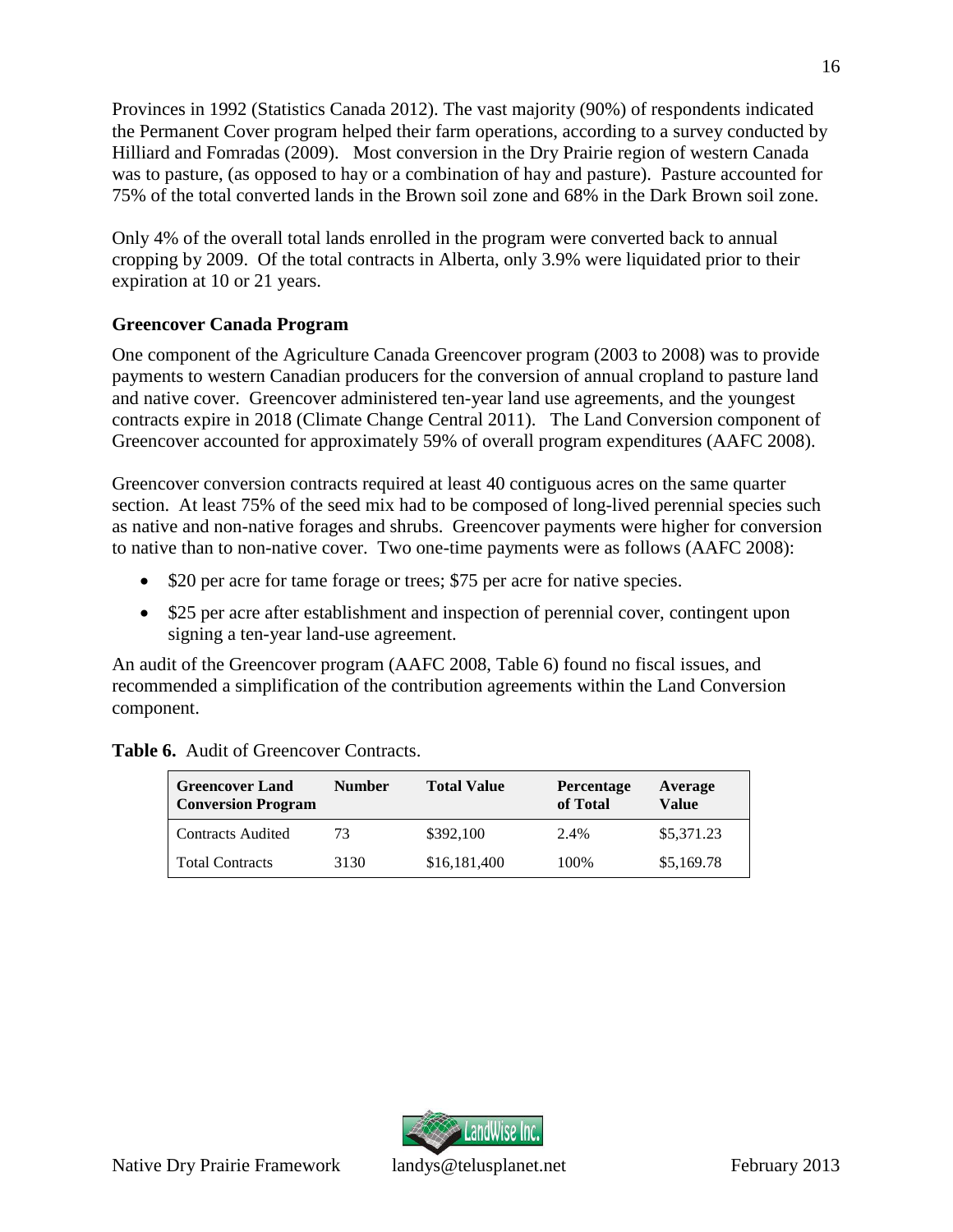#### <span id="page-20-0"></span>**Other Conservation Cover Programs in Western Canada**

Ducks Unlimited Canada currently funds a Rangeland Grazing Incentive Program at \$10 per acre.

One goal of the Alberta component of the North American Waterfowl Management Plan (NAWMP) is to convert 1500 acres (607 ha) to upland native cover by 2012, with a total of 7700 acres (3116 ha) converted by 2032 (ANPMC 2008). Some of the targeted areas are located in the Sullivan Lake Plain in the northern portion of the Dry Prairies, although the main target areas are in the Parkland region, specifically the Pine Lake and Bashaw Uplands.

More than 11,000 producers converted more than 200,000 hectares to perennial cover under Saskatchewan's Conservation Cover Program in 2001. This represented an increase of less than 1% of the 25,728,000 acres of combined natural land and hay in Saskatchewan in 2001 (Statistics Canada 2012). Program applicants also planted perennial forages on an additional 60,000 hectares above those acres eligible under the program.

#### <span id="page-20-1"></span>**International Programs**

Russillo and Pinter (2009) provide guidance on the design of farm-level programs that provide ecosystem services through producer practices. They recommend that program design should be practical, compensate the farmer for data collection, include simple databases, provide knowledge transfer, and provide threshold values and numerical scoring wherever possible.

Ruto and Garrod (2009) indicate that most farmers prefer short contracts because they increase flexibility. A review of the conservation reserve program in the U.S.A. provided two key findings: i) restoration support should be tied to ecosystem services using science-based models, and ii) agricultural producers favour having varying contract lengths, and this reduces potential liquidation (Khanna and Ando 2009).

NRCS (2011) provide a short list of criteria required to meet native conversion program obligations with the United States Dept. of Agriculture: i) the seeded plant community will consist of at least four native grasses and at least four native forbs; ii) seeding must be done in a properly prepared seed bed as determined by NRCS; iii) fungal and microbial inoculants will be used where appropriate; additional planting conditions may be specified if an ecological site description has been developed; iv) weeds shall be controlled during the establishment phase; v) after establishment, the site will not be grazed or disturbed during the primary nesting or fawning season; and will be deferred from use for up to three years; vi) a grazing plan will be developed and implemented.

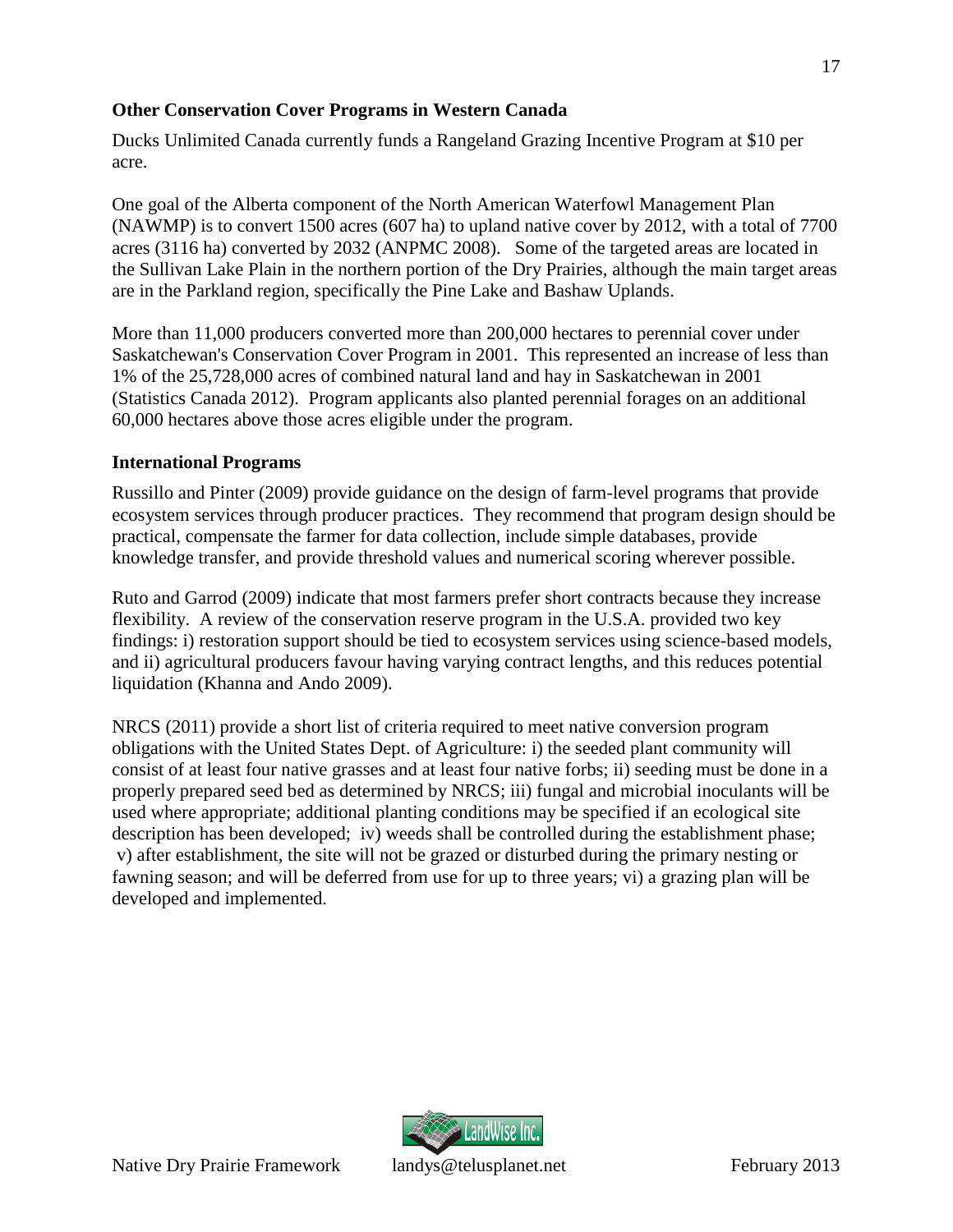## <span id="page-21-0"></span>**Promoting Program Success in the Alberta Dry Prairie Region**

### <span id="page-21-1"></span>**Training of Third-Party Professionals**

Agrologists or biologists will assist with the design and review of plans for cropland conversion and grazing management, and verify stand establishment and range health. ACCP efficiency will be promoted by providing professional training programs in topics including the choice of representative sampling locations and controls, understanding range site variability, understanding weed designations, recommending seed mixes for parcels, the use of density distribution charts and range plant community guides, imagery interpretation, plant identification, and plant community similarity. Similar training programs have been conducted to improve the professional practice of agrologists and biologists working with the Alberta Reclamation Criteria (Alberta Environment 2010). These programs have been implemented as user pay programs, and training for the ACCP can follow the same model. Training will allow professionals to improve their skill set and therefore be more qualified than competitors who do not take the training.

### <span id="page-21-2"></span>**Turning Barriers into Opportunities**

Luciak et al. (no year) identify three barriers for ranching in western Canada. These barriers can potentially be reduced by conversion of cropland to native prairie (Table 7).

| <b>Barriers for Ranching in Western</b><br>Canada (From Luciak et al. no year).                                 | <b>Opportunities for Native Prairie Conversion</b>                                                                                                                                                                     |
|-----------------------------------------------------------------------------------------------------------------|------------------------------------------------------------------------------------------------------------------------------------------------------------------------------------------------------------------------|
| High winter feeding costs                                                                                       | An increase in native acres may reduce winter feeding<br>costs because native lands have an extended grazing<br>period through the fall and winter, provided protein levels<br>are adequate and snow cover is minimal. |
| Drought frequency causes a high risk for<br>grazing production, and this sometimes<br>leads to herd downsizing. | Native pastures are less sensitive to drought than tame<br>pastures because native species are adapted to a wider<br>range of conditions.                                                                              |
| Cattle inventories are subject to reduction<br>when feed grain prices surge (also in<br>Vaisey et al. 1996).    | A payment structure that encourages conversion to native<br>vegetation can offset the risk of high feeding costs.                                                                                                      |

<span id="page-21-4"></span>**Table 7.** Ranching barriers and related opportunities related to native prairie conversion.

#### <span id="page-21-3"></span>**Promoting Awareness**

Once they are established, native stands are a low cost and low maintenance land use with tremendous societal and ecosystem benefits. Promoting awareness of the long-term benefits of converting to native stands will enhance the potential success of the program.

The perception of some in the agricultural community is that seeded introduced species are superior. Institutional changes can promote a wider awareness of the benefits of native range. For example, the term "unimproved land", which is used by organizations such as the Census of

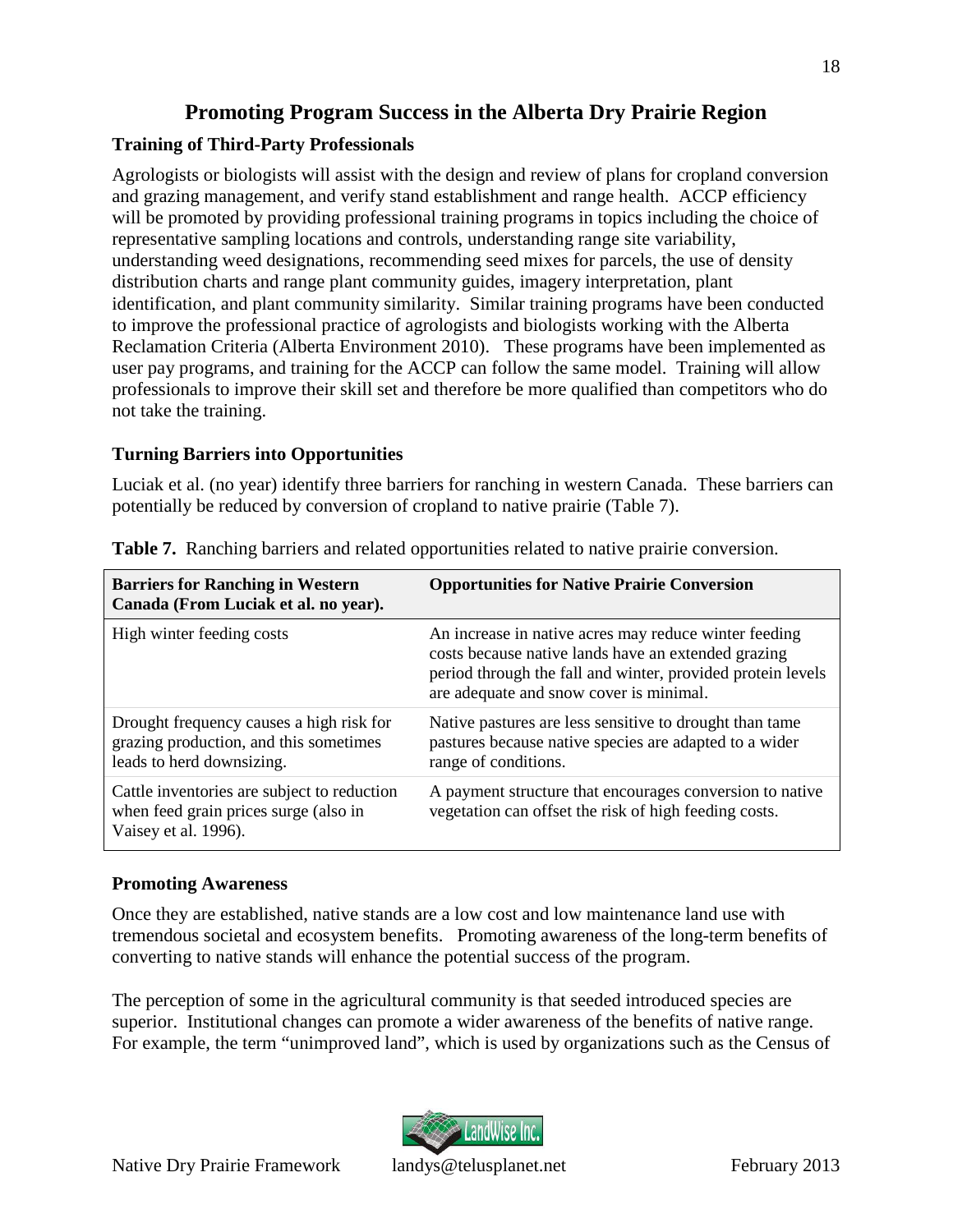Canada, should be replaced with the term "native rangeland".<sup>2</sup> Ranchers will be more amenable to a program promoting the ecosystem benefits of native range than to a program that is solely promoted as greenhouse gas mitigation.

Native prairie is more drought-tolerant than tame forages; crop insurance contracts should apply different risk ratings to account for reference plant communities, modified native plant communities, and tame forage plant communities.<sup>[10](#page-22-3)</sup>

## <span id="page-22-0"></span>**Remuneration for Conversion Costs**

Producers require economic incentive for native conversion, because establishment of native range is expensive. The cost in 2008 was calculated as \$164.30 per acre (Jones 2011), based on seed and seeding costs. Fencing, including supplies and labour for a four-strand barb wire fence, was estimated to be \$3720 per mile (approximately \$23.25 per acre if fenced on all four sides) (Saskatchewan Ministry of Agriculture 2009). The conversion to native pasture may also require the cost of water development.

Contracts will require periodic review so that potential adjustments can be made as required, to ensure that program participation does not markedly decline.

## <span id="page-22-1"></span>**Consistency with Existing Programs**

This potential program must mesh constructively with other programs currently being discussed, such as payments for ecosystem services. The ACCP should be a "stackable" program as long as the standards of all potential programs are made compatible. A detailed analysis is required to investigate how the currently proposed ACCP may stack with other programs, including the existing Ducks Unlimited program that pays for conversion to native species. Potential remuneration associated with native conversion in the Dry Prairies also requires a modeling analysis, possibly with the expertise of Agriculture and Rural Development (ARD) and Agriculture Financial Services Corporation (AFSC), with input data including conversion costs, price ranges for crops such as canola and wheat, and the valuation of native and tame forage.

## <span id="page-22-2"></span>**Promoting Seed Availability**

The native seed industry is currently challenged to supply native seed, ecovars, and native plant materials. The current challenge to supply native seed will increase due to the current growth in industrial reclamation. Furthermore, this potential native conversion program could create strong demand that might push native seed prices even higher over the short term. The program provides a potential opportunity for additional producers to be involved in native seed production. Neufeld (2010) reports that some seed buyers have experienced issues with germination and dormancy, and he recommends research to investigate the issues and increase reliability and confidence in seed production and/or seed establishment. Efforts should be synchronized with existing native seed producers, and establishment of a native seed producer

<span id="page-22-3"></span><sup>&</sup>lt;sup>10</sup> Duane McCartney, retired from Agriculture and Agri-Food Canada, Research Branch. Personal Communication, June 2012, at State & Trends of Canadian Grasslands Workshop, Saskatoon, SK

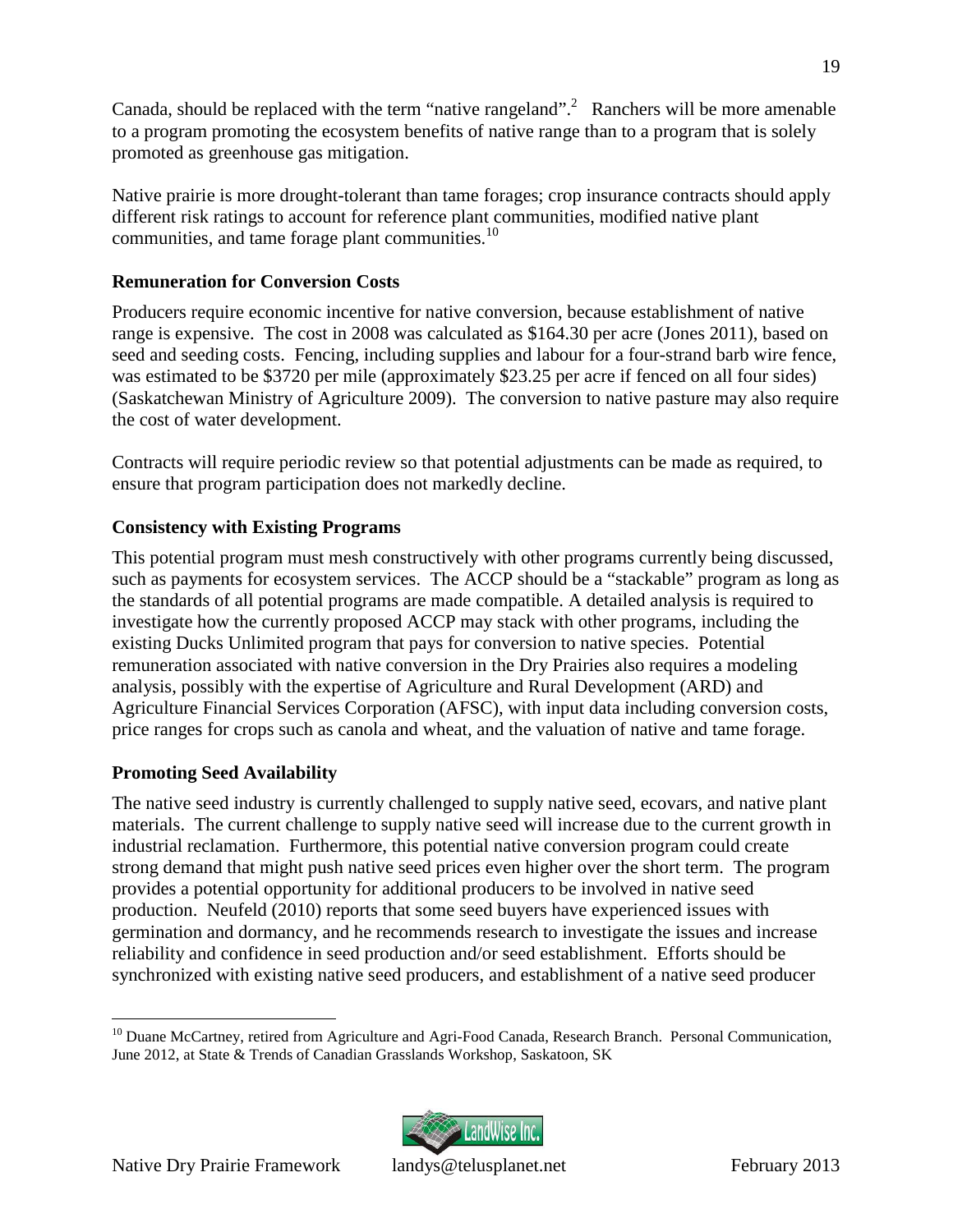organization should be considered. There is a need for communication of the potential native seed demands; the Alberta Native Plant Council (ANPC), the Association of Alberta Co-op Seed Cleaning Plants, and the Association of Alberta Agricultural Fieldmen can all assist in this role.

### <span id="page-23-0"></span>**Selection of Potential Target Areas**

An effective program will target locations most amenable to native conversion. Alberta Environment estimated that the proposed perennial conversion protocol would be applicable to only 0.1 to 0.2 M ha (0.25 to 0.50 M ac) of annual cropland per year in Alberta, with a target period of 18 years (Climate Change Central 2011). Ruto and Garrod (2009) found that areas with limited rural development efforts, such as lower growth areas, are target areas for focusing programs on the provision of ecosystem services.

In Alberta, eastern municipalities from the County of Forty Mile and Cypress in the south, through the Special Areas to the County of Paintearth in the north, encompass the low growth regions of the Dry Prairies in Alberta. This region is characterized by high transport costs for annual crops and a relatively high drought risk for annual crop production. Livestock density is higher in the northern portion of southeastern Alberta.

The relatively high risk for soil degradation, including erosion and/or salinity, in eastern Alberta also makes this area ideal for native conversion. Land managers who participated in the Permanent Cover program conducted by Agriculture and Agri-Food Canada from 1989 to 1992 were surveyed. Almost 80% of survey respondents identified soil degradation issues (erosion or salinity), or poor crop production (Hilliard and Fomradas 2009) as their reason for enrollment.

## <span id="page-23-1"></span>**Uncertainties Posed by Climate Change**

Climate change and unpredictable weather patterns pose a challenge for the conversion to native lands. Most climate change models predict an increase in warm season grasses and a decline in cool season grasses in the Dry Prairie region, and they do not account for the carbon fertilization effect associated with climate change. It is speculated that the  $CO<sub>2</sub>$  fertilization effect will somewhat offset the effect of a drier climate  $\hat{1}$ . Some climate change models also predict an increase in shrubs. Shrubs will have ecosystem benefits but they may not contribute significantly to forage production in the Dry Prairie region. Most climate change models predict an increased risk of prolonged drought (Bailey et al. 2010).

Climate change models indicate the potential for the Dry Prairies area to expand to the north and west. However, it may be difficult to convert to the Dry Prairie seed mixes identified in Table 2, because Black soils that occur to the north and west have a higher fertility, and the soil conditions promote non-native invasive grasses such as Kentucky blue grass and smooth brome.

<span id="page-23-2"></span><sup>&</sup>lt;sup>11</sup> Jeff Thorpe, Saskatchewan Research Council, Personal Communication, June 2012, at State & Trends of Canadian Grasslands Workshop, Saskatoon, SK.

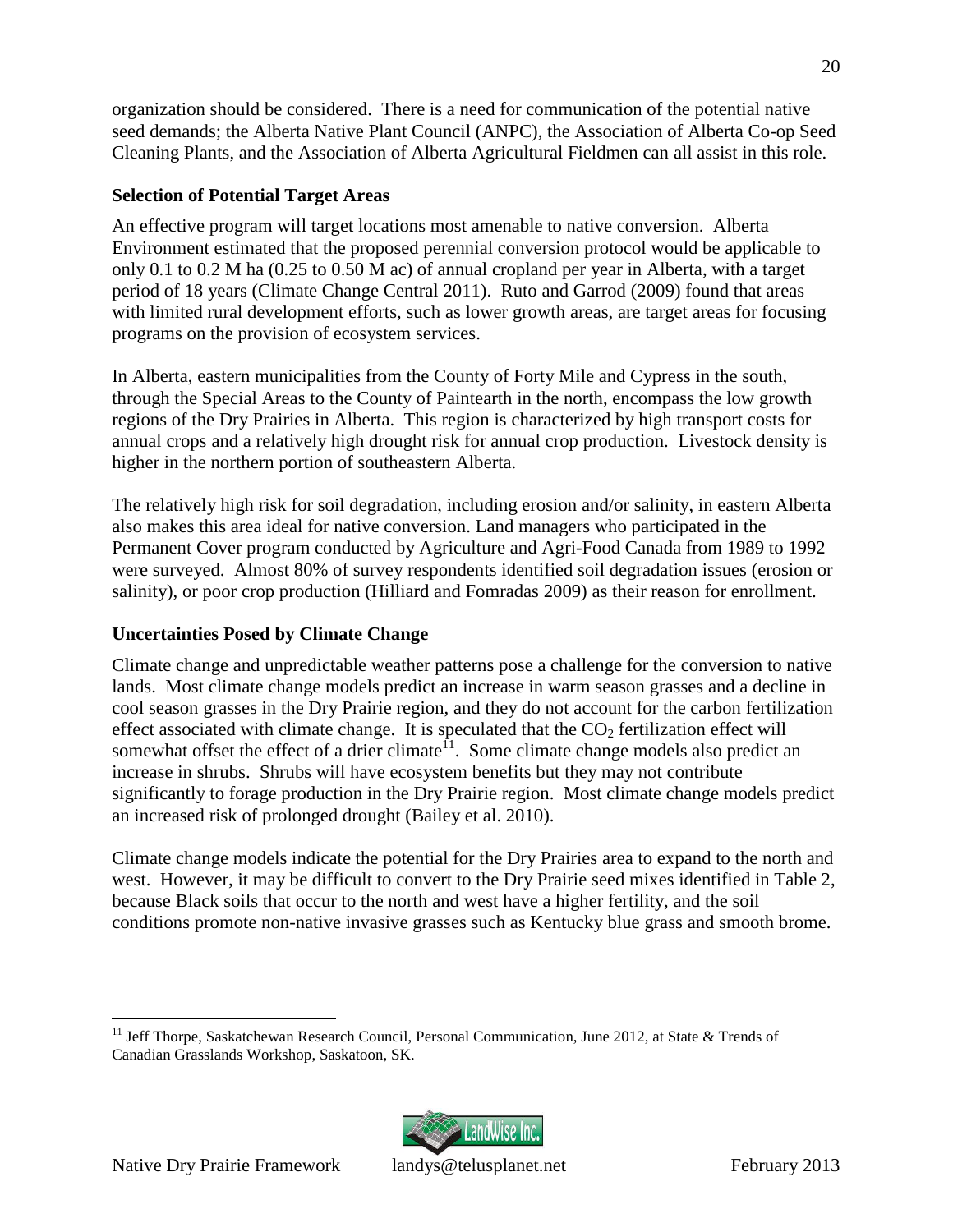- <span id="page-24-0"></span>Adams, B.W., G. Ehlert, C. Stone, M. Alexander, D. Lawrence, M. Willoughby, D. Moisey, C. Hincz, A. Burkinshaw, J. Carlson, and K. France. 2009. Range health assessment for grassland, forest and tame pasture. Public Lands and Forests Division, Alberta Sustainable Resource Development. Pub. No. T/044. ISBN No. 0-7785-2848-0. 128 pp.
- Adams, B.W., L. Klein, D. Moisey and R. McNeil. 2004. Rangeland plant communities and range health assessment guidelines for the Mixedgrass Natural Subregion of Alberta. Rangeland Management Branch, Public Lands Division, Alberta Sustainable Resource Development, Lethbridge, Pub. No. T/039. 92 pp.
- Adams, B.W., L. Klein, D. Moisey, and R. McNeil. 2005. Rangeland plant communities and range health assessment guidelines for the Dry Mixedgrass Natural Subregion of Alberta. Rangeland Management Branch, Public Lands Division, Alberta Sustainable Resource Development, Lethbridge, Pub. No. T/040. 90 pp.
- Agriculture and Agri-Food Canada (AAFC). 2008. Audit Report Greencover Canada Program. Office of Audit and Evaluation. Ottawa, Ontario. Available at: http://www4.agr.gc.ca/AAFC-AAC/display-afficher.do?id=1234817744362&lang=eng
- Alberta Agriculture and Rural Development (ARD). 2011. Intent to Develop Alberta Offset System Quantification Protocol: Conversion of Annual Cropland to Perennials. Edmonton, Alberta. 13 pp.
- Alberta Environment 2010. 2010 reclamation criteria for wellsites and associated facilities for cultivated lands *(includes tame pasture)*. Alberta Environment, Edmonton, AB. 77 pp.
- Alberta Environment and Sustainable Resource Development (AESRD). 2012. Quantification protocol for conservation cropping. Version 1.0. Specified Gas Emitters Regulation. Edmonton, Alberta. 98 pp. ISBN: 978-0-7785-9627-1 (Printed). ISBN: 978-0-7785- 9628-8 (On-line). Available at: http://environment.gov.ab.ca/info/library/8561.pdf
- Alberta NAWMP Partnership Management Committee (ANPMC). 2008. Alberta NAWMP Implementation Plan, 2007-2012. 56 pp.
- Alberta Sustainable Resource Development (ASRD). 2007. Grazing lease stewardship code of practice. Edmonton, Alberta. 14 pp.
- Bailey, A.W., D. McCartney, and M.P. Schellenberg. 2010. Management of Canadian prairie rangeland. AAFC No. 10144. 58 pp. Available at: www.agr.gc.ca/scienceandinnovation
- B.C. Ministry of Agriculture, Food and Fisheries (BCMAFF). 2005. Assessing native range. Pasture and Range Health Factsheet No. 3 in series.. 10 pp.
- Bremer, E. 2009. Potential for reductions in greenhouse gas emissions from native rangelands in Alberta. Technical scoping document. Symbio Ag Consulting for Alberta Agriculture and Rural Development. 24 pp.

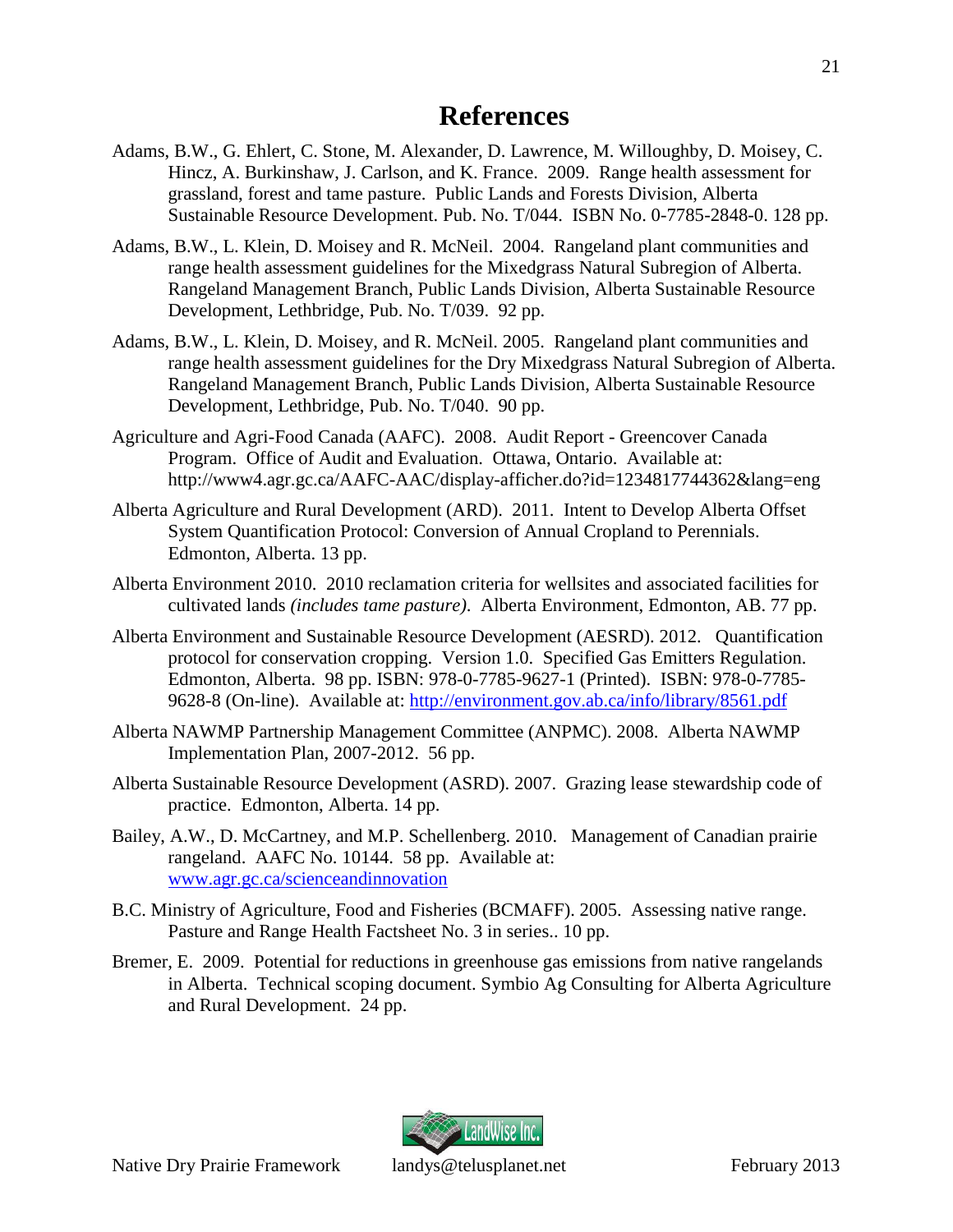- Environmental Consulting Group Inc (EC3). no year. Prairie restoration guidelines. Available at: www.ec3grp.com/prairie-restorationguidelines.htm
- Gabruch, L.K., D.B. Wark, C.G. Penner, and J. Giles. no year. Rebuilding your land with native grasses: a producer's guide. Agriculture and Agri-Food Canada, Ducks Unlimited Canada, Fisheries and Oceans Canada, Proven Seeds, and Native Plant Solutions. 10 pp.
- Gramineae 2007. Revegetation strategies for public lands: a gap analysis. Prepared by Gramineae Services Ltd for Land Management and Rangeland Management Branches, Alberta Sustainable Resource Development. 92 pp.
- Gramineae 2012. Recovery strategies for industrial development in native prairie: the Dry Mixedgrass Natural Subregion of Alberta. Prepared for Range Resource Management Program, Lands Division, Alberta Environment and Sustainable Resource Development. 132 pp.
- Grilz, R. 2011. Case Study: Old Man on His Back. Powerpoint by Nature Conservancy of Canada – Saskatchewan Region, presented at Native Prairie Restoration/ Reclamation Workshop, Saskatchewan Prairie Conservation Action Plan, Regina, SK., Feb. 16-17, 2011.
- Grilz, R. 2012. Putting it all together in the prairie. Video and audio presentation by Nature Conservancy of Canada – Saskatchewan Region, presented at Native Prairie Restoration/ Reclamation Workshop, Saskatchewan Prairie Conservation Action Plan, Saskatoon, SK., Feb. 8-9, 2012.
- Hecker, K., and C. Neufeld. 2006. Guide: Restoration Assessment Form and Sheets. Prepared by Last Mountain Lake National Wildlife Area and Migratory Bird Sanctuary, Environment Canada – Canadian Wildlife Service. 5 pp.
- Helzer, C. 2011. When is a prairie restoration (reconstruction) project successful? In: The Prairie Ecologist. Available at: www.prairieecologist.com/2011/02/08/when-is-a-prairierestoration-reconstruction-project-successful/
- Herrick, J.E., J.W. Van Zee, K.M. Havstad, L.M. Burkett, and W.G. Whitford. 2009a. Monitoring manual for grassland, shrubland and savanna ecosystems. Vol. 1: Quickstart. Published by USDA – ARS Jornada Experimental Range, Las Cruces, New Mexico. 36 pp.
- Herrick, J.E., J.W. Van Zee, K.M. Havstad, L.M. Burkett, and W.G. Whitford. 2009b. Monitoring manual for grassland, shrubland and savanna ecosystems. Vol. II: Design, supplementary methods and interpretation. Published by USDA – ARS Jornada Experimental Range, Las Cruces, New Mexico. 200 pp.
- Hilliard, C., and K. Fomradas. 2009. Permanent forage cover programs, 1989-1992. An evaluation of medium-term environmental outcomes and program participation. Agriculture and Agri-Food Canada- Agri-Environmental Services Branch. Part 11: Interview study of program participants. Regina, SK. 11 pp.

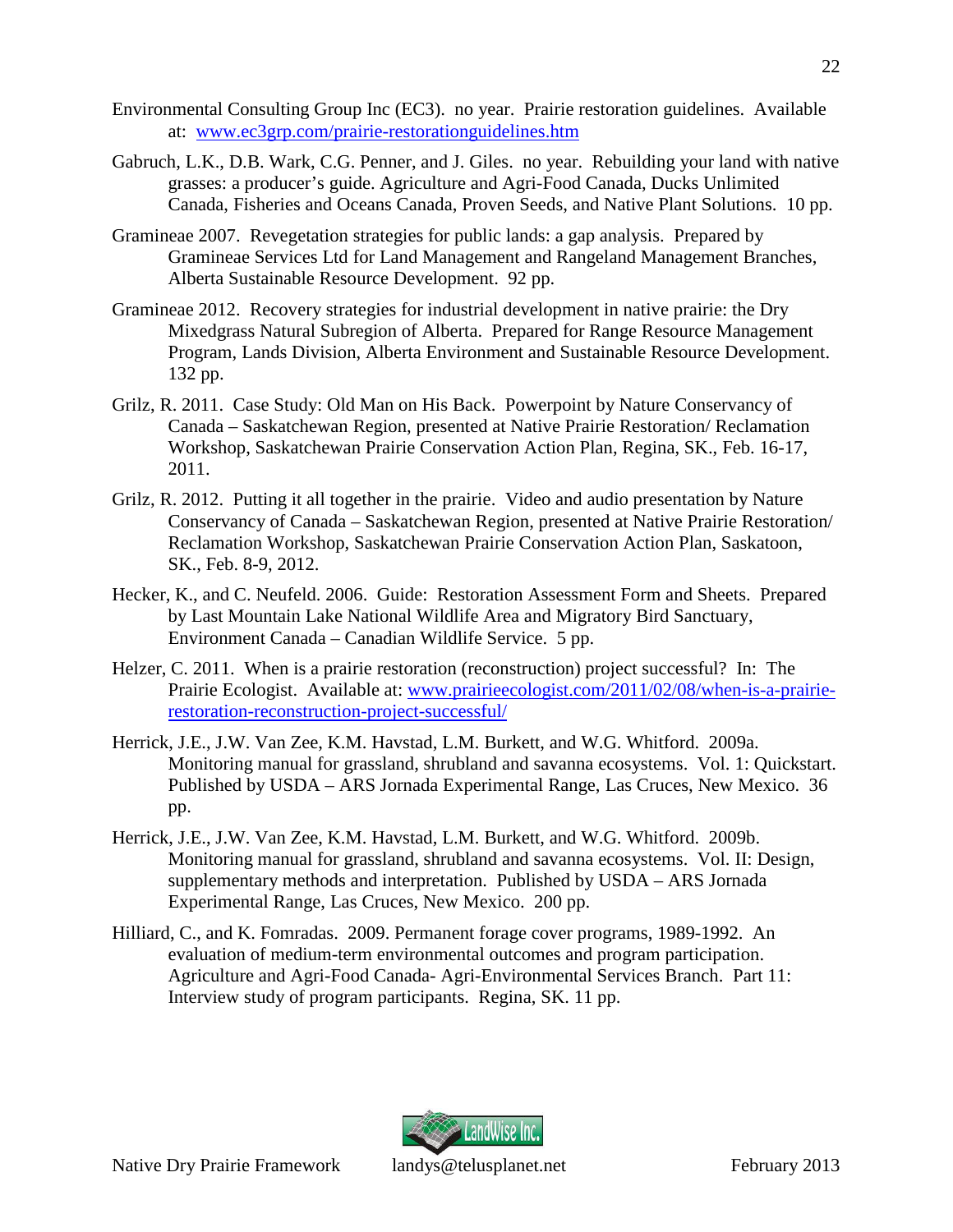- Hilliard, C., C. Kenny, and K. Fomradas. 2009. Permanent forage cover programs, 1989-1992. An evaluation of medium-term environmental outcomes. Agriculture and Agri-Food Canada- Agri-Environmental Services Branch. Regina, SK. 34 pp.
- Iwaasa, A.D., Lennox, T. and Jensen, R. 2008. Management techniques required for establishing native grass stands in combination with various tame and native legumes. Greencover Canada TAC Project Fair in Regina, SK., Feb. 27-28, 2008.
- Iwaasa, A.L, and M. Schellenberg. 2005. Re-establishment of a mixed native grassland in southwest Saskatchewan. Agriculture and Agri-Food Canada, Swift Current, SK., 135 pp.
- Iwaasa, A.D., M.P. Schellenberg, and B. McConkey. 2012. Re-establishment of native mixed grassland species into annual cropping land: a long-term research study 2001 to 2012. Agriculture and Agri-Food Canada – Semiarid Prairie Agricultural Research Centre, Swift Current, Saskatchewan.
- Janzen, R., and K. Haugen-Kozyra. 2012. Science discussion document for proposed conversion to perennials protocol. Submitted to Alberta Agriculture and Rural Development. Edmonton, Alberta. 42 pp.
- Jefferson, P.G., A.D. Iwaasa, M.P. Schellenberg, and J.G. McLeod. 2004. Re-evaluation of native plant species for seeding and grazing by livestock on the semiarid prairie of western Canada. Semiarid Prairie Agricultural Research Centre, Agriculture and Agri-Food Canada, Swift Current, SK. 48 pp.
- Jin, L., Zhang, Y.G., Iwaasa, A.D., Xu, Z., Schellenberg, M.P. McAllister, T.A., and Wang, Y. 2011. Fecal shedding of Escherichia coli of cattle grazing pastures with and without purple prairie clover (Petalostemon purpureum). Canadian Society of Animal Science Annual General Meeting, Halifax, N.S. May 4-5, 2011.
- Jones, P.F. 2011. The right mix native seeds bring promise to the prairies. In: Conservation Magazine of the Alberta Conservation Association, pg. 24-25.
- Kestrel and Gramineae. 2011. Long term recovery of native prairie from industrial disturbance. Express pipeline revegetation monitoring project 2010. Kestrel Research Inc. and Gramineae Services Ltd. 349 pp.
- Khanna, M., and A.W. Ando. 2009. Science, economics and the design of agricultural conservation programmes in the US. J. Environmental Planning and Management 52(5):575-592.
- Klabi, R., Hamel, C. Iwaasa, A. and Raies, A. 2010. Nitrogen fixation of native and tame forage stands. Soils and Crops Conference, Saskatoon, SK., Feb. 25, 2010.
- Kupsch, T., K. France, J. Richman, and R. McNeil. 2012. Range Plant Communities and Range Health Assessment Guidelines for the Northern Fescue Natural Subregion of Alberta: First Approximation. Alberta Environment and Sustainable Resource Development, Edmonton, Alberta. Pub. No. T/ 265. 70 pp. Available on-line at:

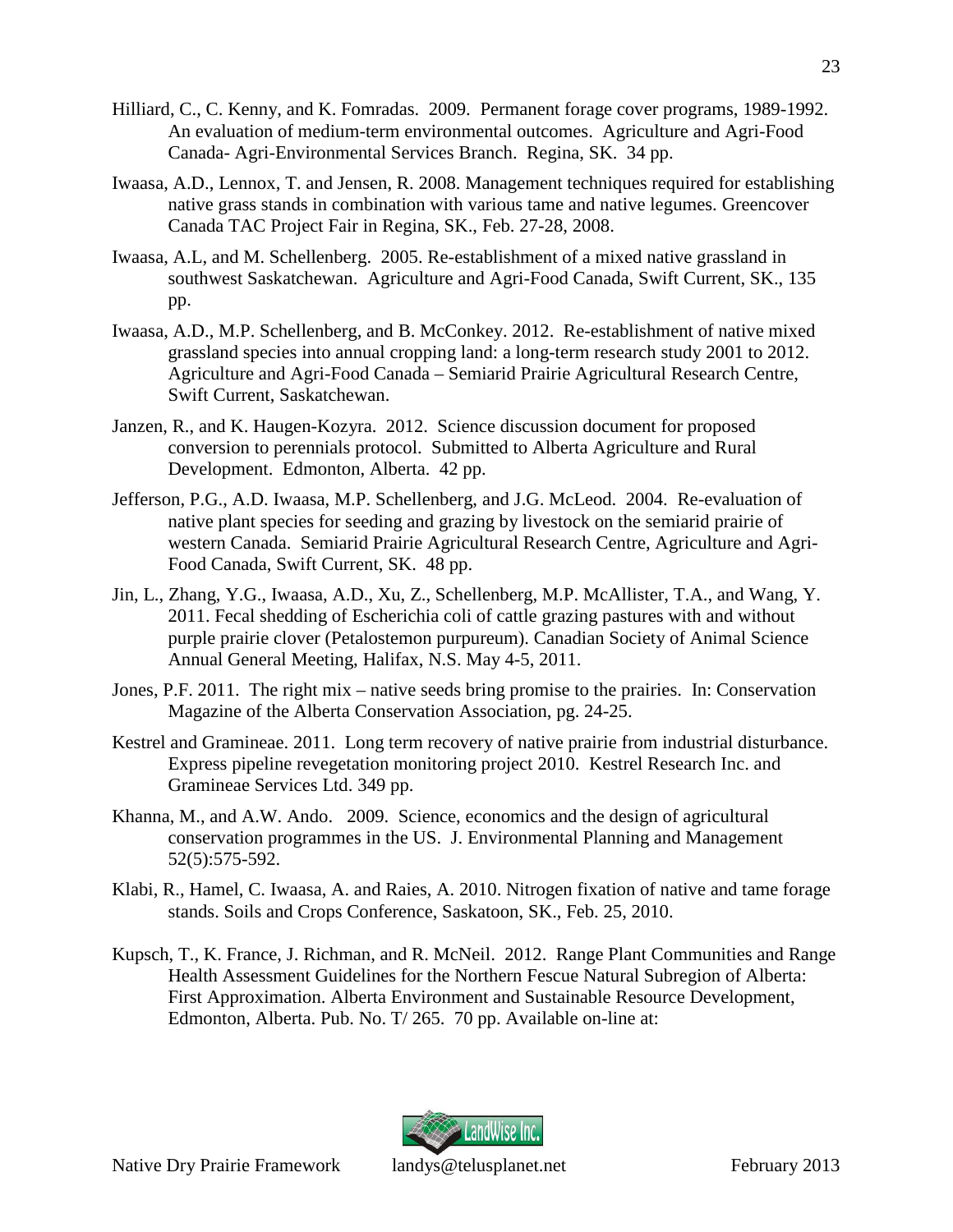http://esrd.alberta.ca/LandsForests/GrazingRangeManagement/RangePlantCommunityGu idesStockingRates.aspx

- Li., Y., Iwaasa, A.D., Birkedal, E. and Han, G. 2012a. Forage quality constituents of purple prairie clover (Dalea purpurea) and white prairie clover (Dalea candida) harvested at different phonological stages in southwest Saskatchewan. Soils and Crops Conference, Saskatoon, SK., Feb. 2012.
- Li., Y., Iwaasa, A.D. Wang, Y, Jin, L, and Han, G. 2012b. Condense tannins concentrations of prairie legume forages at different phonological stages. ASAS/ADSA/CSAS/AMPA Conference, Phoenix, AZ., July 15-19, 2012.Luciak, G.M., B. Kirychuk, and B.L. Ward. no year. Economic viability and environmental considerations on the rangeland dependent livestock sector in Canada. 10 pp.
- McKenzie, R.H., J.F. Dormaar, B. Adams, and W. Willms. 2003. Manure application and nutrient balance on rangeland. Agri-Facts. Agdex 538-1. Alberta Agriculture, Food and Rural Development, Edmonton, Alberta.
- Moen, J. 1998. Managing your native prairie parcels. Your guide to caring for native prairie in Saskatchewan. Saskatchewan Wetland Conservation Corporation. Regina, AK. ISBN 1-896-793-19-3. 49 pp.
- North Dakota Game and Fish Dept. and Natural Resources Conservation Service (NDGF and NRCS). 2005. Getting started in prairie revegetation – a recipe for success. 7 pp.
- Neufeld, C. 2010. Assessment of the native plant materials industry in western Canada and the northern United States – Results from the providers and users of native plant materials. Native Plant Society of Saskatchewan. Saskatoon, SK. 96 pp.
- Native Plant Working Group (NPWG). 2001. Native plant revegetation guidelines for Alberta. H. Sinton Gerling (Editor). Alberta Agriculture and Rural Development and Alberta Environment. Edmonton, AB. 58 pp.
- Natural Resources Conservation Service (NRCS) of the United States Dept. of Agriculture (USDA). 2009a. Understanding seed certification and seed labels. Plant Materials Technical Note No. 10. 6 pp.
- Natural Resources Conservation Service of USDA (NRCS). 2009b. Understanding seeding rates, recommended planting rates, and pure live seed (PLS). Plant Materials Technical Note No. 11. 4 pp.
- Natural Resources Conservation Service (NRCS) of USDA. 2011. Animal enhancement activity: Prairie restoration for grazing and wildlife habitat. Fact Sheet ANM21. 4 pp.
- Pellant, M., D.A. Pyke, P. Shaver, and J.E. Herrick. 2005. Interpreting indicators of rangeland health. Version 4. Prepared for the Bureau of Land Management of the United States Dept. of the Interior. Technical Reference #1734-6. Denver, CO. 122 pp.
- Province of Alberta. 2010. Alberta Regulation 19/2010. Weed Control Act. Weed Control Regulation. Alberta Queen's Printer. http://www.qp.alberta.ca/documents/Regs/2010\_019.pdf

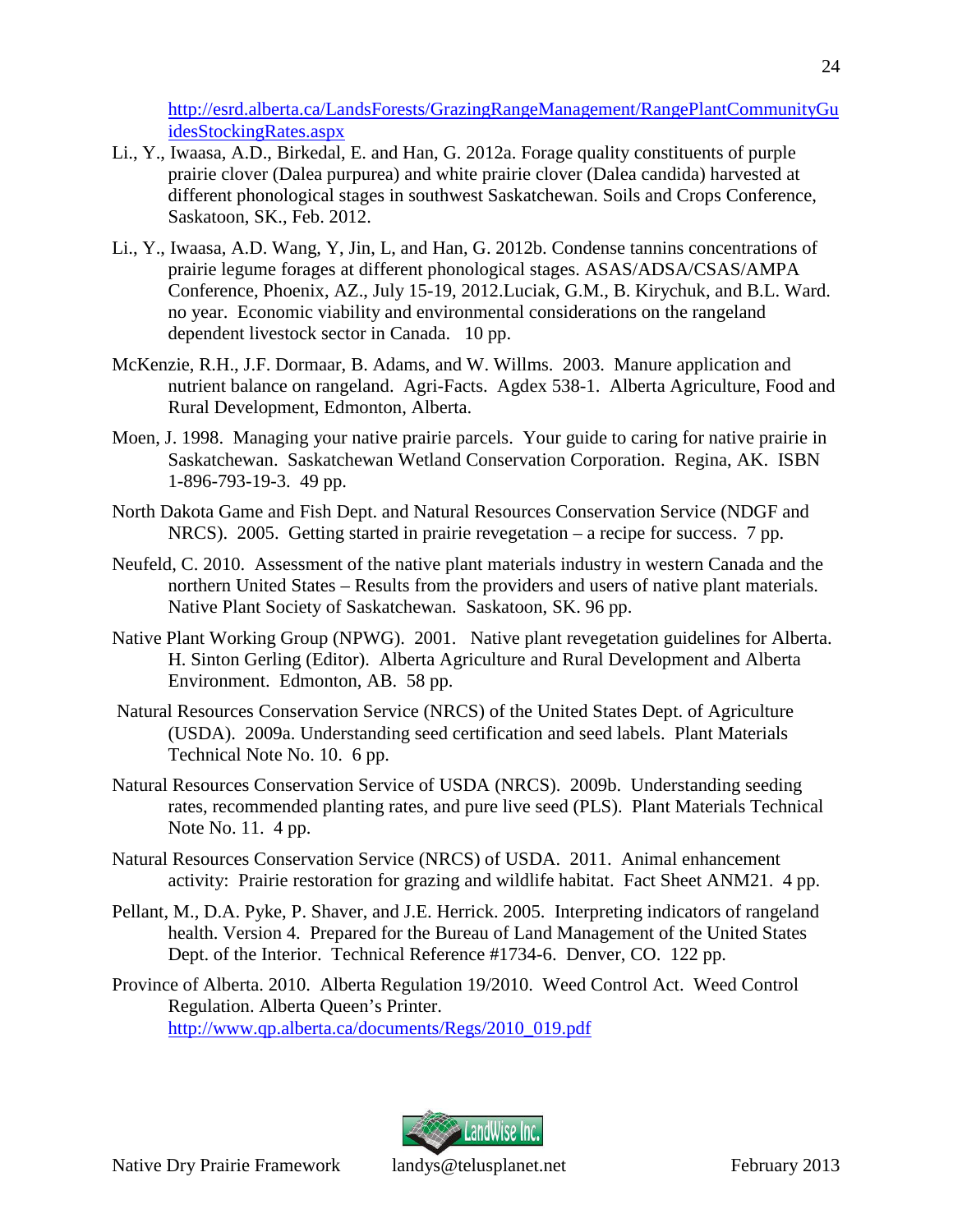- Rangeland Resource Management Program (RRMP). 2004. Methodology for calculating carrying and grazing capacity on public rangelands. Rangeland Resource Management Program of Alberta Sustainable Resource Development, Public Lands and Forests. 25 pp.
- Russillo, A., and L. Pinter. 2009. Linking farm-level measurement systems to environmental sustainability outcomes: Challenges and ways forward. Prepared for Agriculture and Agri-Food Canada by the International Institute for Sustainable Development. 66 pp.
- Ruto, E., and G. Garrod. 2009. Investigating farmers' preferences for the design of agrienvironment schemes: a choice experiment approach. J. Environmental Planning and Management, 52(5):631-647.
- Saskatchewan Ministry of Agriculture. 2009. Fencing costs. Fact Sheet. Available at: http://www.agriculture.gov.sk.ca/default.aspx?dn=c339823b-d410-4b8e-8987- 46957c437d5a
- Saskatchewan Prairie Conservation Action Plan (PCAP) Greencover Committee. 2008. Rangeland health assessment for native grassland and forest. Regina, SK. 82 pp.
- Schellenberg, M.P. and M.R. Banerjee. 2002. The potential of legume shrub mixtures for optimum forage production in southwestern Saskatchewan: a greenhouse study. Can. J. Plant Sci. 82:357-363.
- Schellenberg, M.P., B. Bilegetu, and A.D. Iwaasa. 2012. Species dynamic, forage yield, and nutritive value of seeded native plant mixtures following grazing. Can. J. Plant Sci. 92:699-706.
- Schellenberg, M.P., A.D. Iwaasa, B. Bilegetu, and R. Muri. 2012. Native and tame forage research at the Semi-Arid Prairie Agriculture Research Centre (SPARC) – Agriculture and Agri-Food Canada (AAFC) contributing to grassland sustainability. Poster presented at: State & Trends of Canadian Grasslands Workshop, June 27-28, 2012, Saskatoon, SK.
- Sheley, R., J. Mangold, K. Goodwin, and J. Marks. 2011. Revegetation guidelines for the Great Basin: Considering invasive weeds. ARS #168. USDA Agricultural Research Service. 52 pp.
- Sinton, H.M. 2004. Native prairie reclamation. 6 pp.
- Special Areas Board. 2009. Recommended native grass seed mixes for sites located in areas of native grass. Available at: www.SpecialAreas.ab.ca/assets/PDF/NativeGrassSeedRecommendation.pdf
- Vaisey, J.S., T.W. Weins, and R.J. Wettlaufer. 1996. The permanent cover program is twice enough? Paper presented at the conference: Soil and Water Conservation Policies: Success and Failures. Prague, Czech Republic, Sept. 17-20, 1996. Available at: www.agri.gc.ca/AAFC-AAC/display-afficher.do?id=1187267959357@lang=eng
- Wark, D.B., L.K. Gabruch, C. Penner, R.J. Hamilton, and T.G. Koblun. 2004. Revegetating with native grasses in the Northern Great Plains: Professional's Manual. Agriculture and

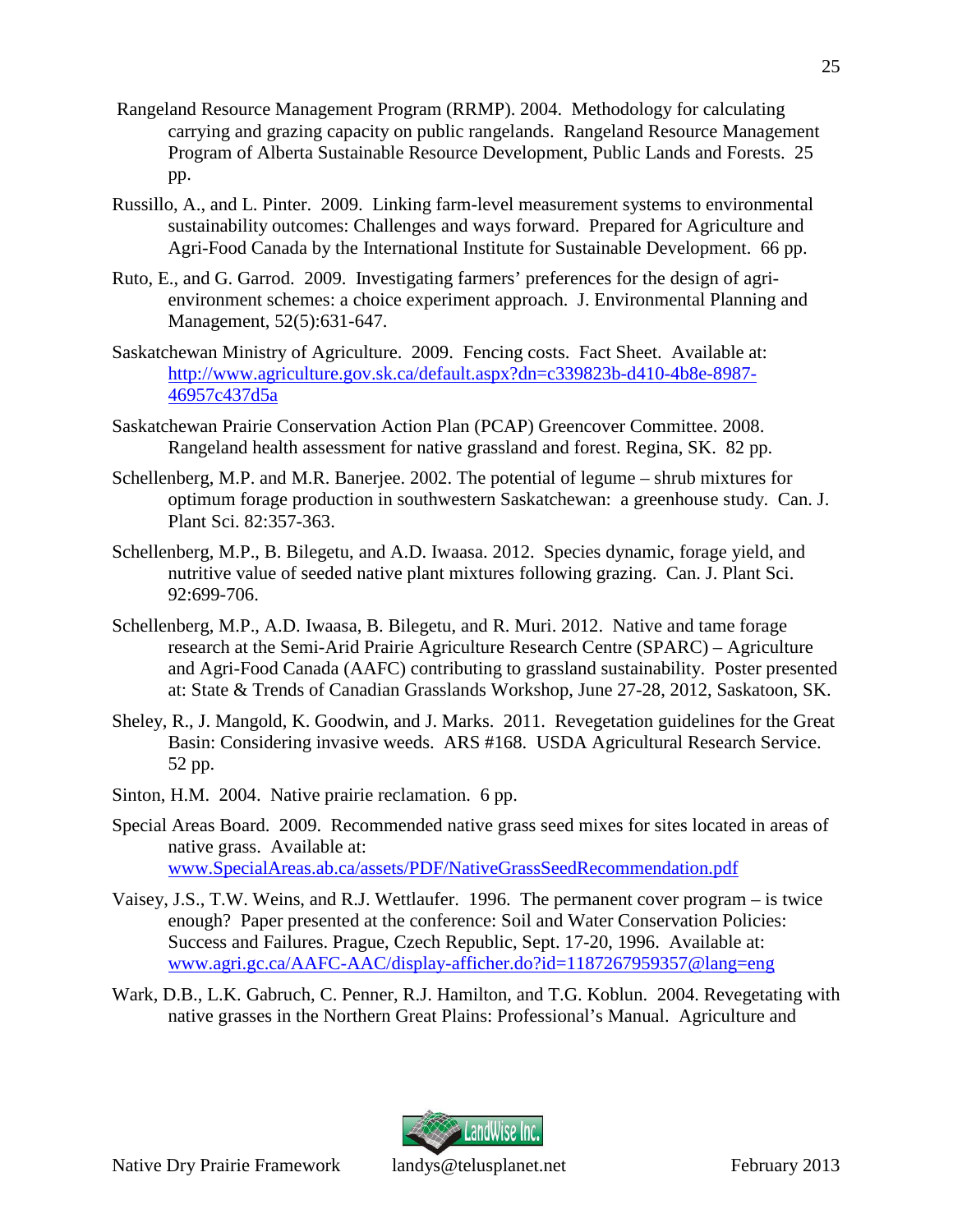Agri-Food Canada, Ducks Unlimited Canada, Fisheries and Oceans Canada, Proven Seeds, and Native Plant Solutions. 60 pp.

Wruck, G.W., and A.M. Hammermeister. 2003. Prairie roots: a handbook for native prairie restoration. Native Plant Society of Saskatchewan Inc., Saskatoon, SK. Funded by Agriculture and Agri-Food Canada. 35 pp.

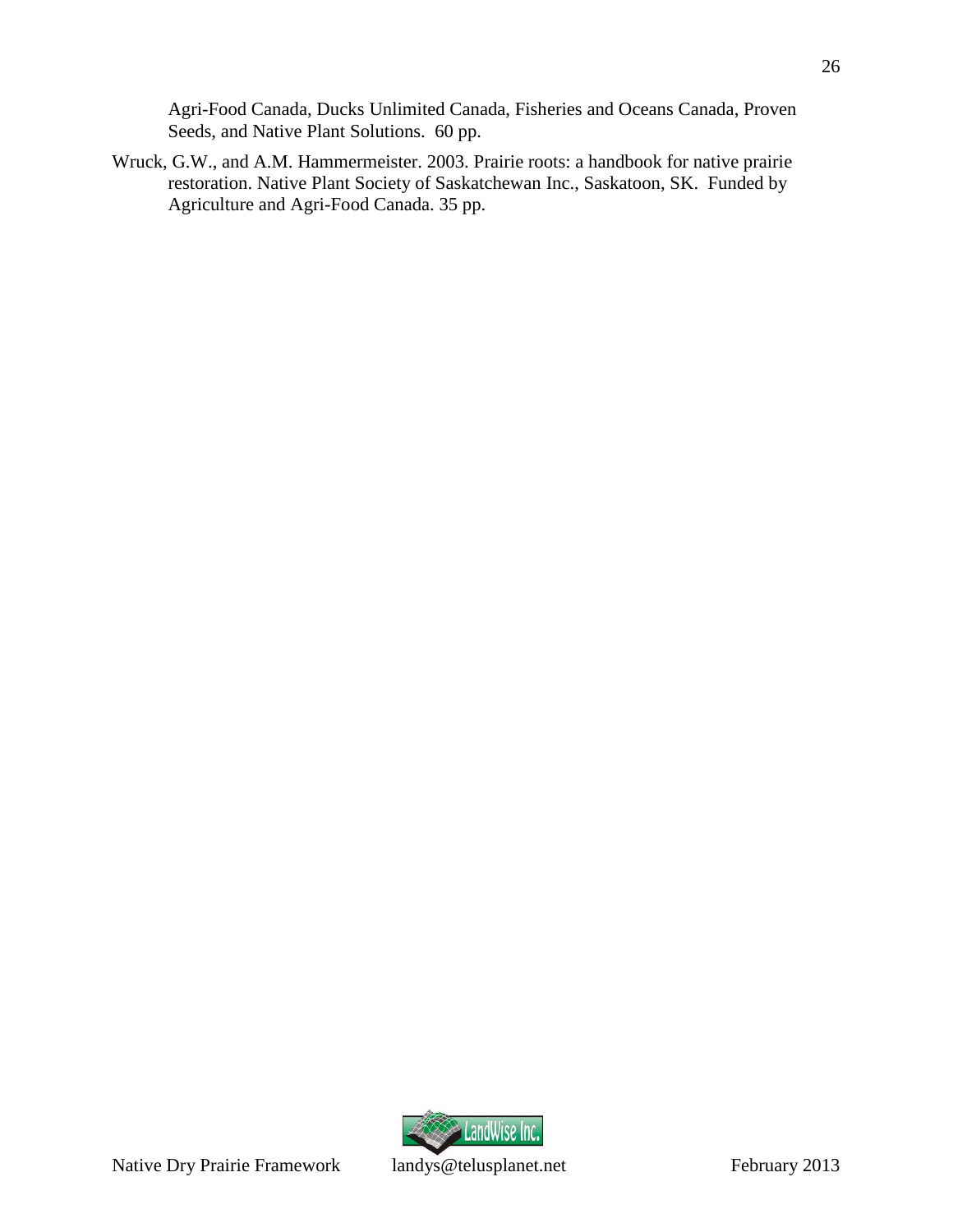# <span id="page-30-0"></span>**Appendix 1**